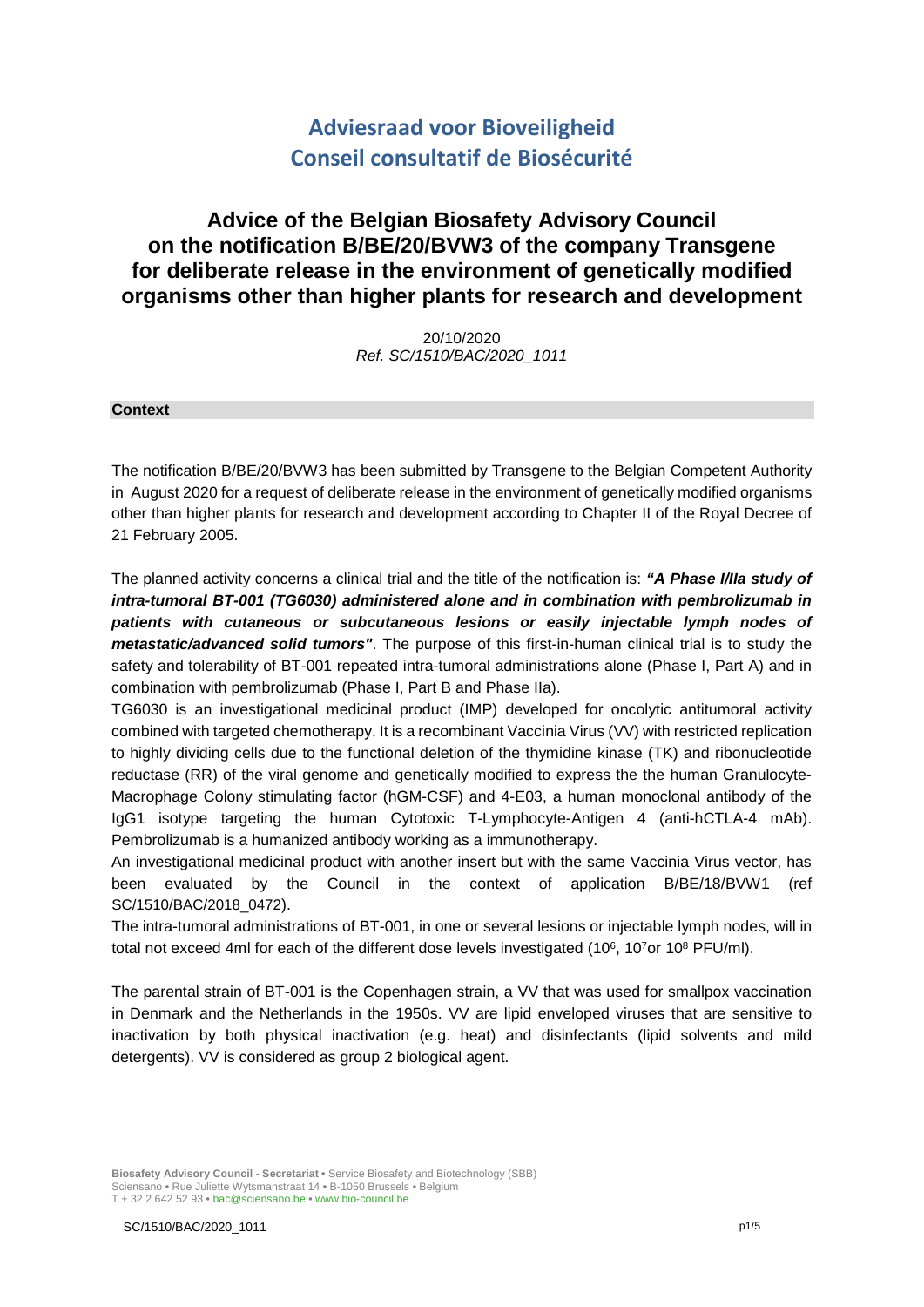It is planned to conduct the trial in a clinical site located in Brussels. However, Wallonia and the Flemish Region are also considered as potential receiving environments. In Belgium it is estimated that up to 10 patients will be included.

The dossier has been officially acknowledged by the Competent Authority on 13 August 2020 and forwarded to the Biosafety Advisory Council (BAC) for advice.

Within the framework of the evaluation procedure, the BAC, under the supervision of a coordinator and with the assistance of its Secretariat, contacted experts to evaluate the dossier. Three experts from the common list of experts drawn up by the BAC and the Service Biosafety and Biotechnology (SBB) of Sciensano answered positively to this request. The SBB also took part in the evaluation of the dossier. The experts and the SBB assessed whether the information provided in the notification was sufficient and accurate in order to state that the deliberate release of the genetically modified organism would not raise any problems for the environment, animal health or human health (people coming in contact with the treated patient and/or with the GMO) in the context of its intended use. See Annex I for an overview of all the comments from the experts.

The scientific evaluation has been performed considering following legislation:

- Annex II (principles for the risk assessment) and annex III (information required in notifications) of the Royal Decree of 21 February 2005.

- Commission Decision 2002/623/EC of 24 July 2002 establishing guidance notes supplementing Annex II to Directive 2001/18/EC.

The pure medical aspects concerning the efficacy of the medicinal product and its safety for the treated patient, as well as aspects related to social, economic or ethical considerations, are outside the scope of this evaluation.

On 24 September 2020, based on a list of questions prepared by the BAC, the Competent Authority requested the notifier to provide additional information about the notification. The answers from the notifier to these questions, including several revised documents in response to the changes requested by the BAC, were received by the Competent Authority on 10 October 2020 and transmitted to the secretariat of the BAC on 12 October 2020. This complementary information was reviewed by the coordinator and the experts.

In parallel to the scientific evaluation of the notification, the Competent Authority also made the dossier available on its website for the one-month public consultation foreseen in the abovementioned Royal Decree. The Competent Authority received no reaction from the public.

#### **Summary of the scientific evaluation**

### **1. The characteristics of the donor, the recipient or parental organism**

The donor, recipient and parental organisms were found to be adequately described in the dossier.

**Biosafety Advisory Council - Secretariat •** Service Biosafety and Biotechnology (SBB) Sciensano **•** Rue Juliette Wytsmanstraat 14 **•** B-1050 Brussels **•** Belgium T + 32 2 642 52 93 **•** bac@sciensano.be **•** www.bio-council.be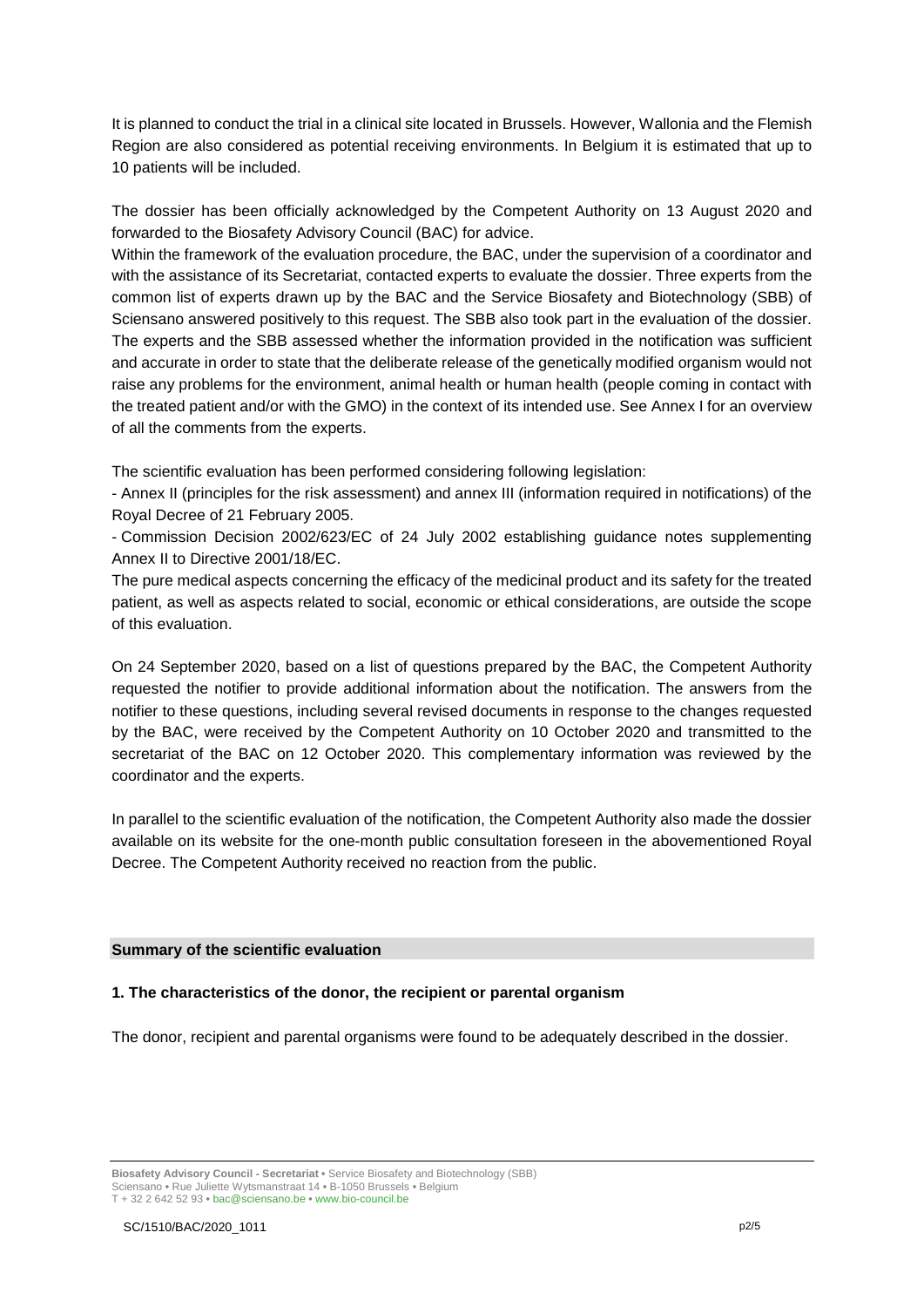## **2. Information related to the characteristics of the GMO and the medication**

No detailed information demonstrating the integrity of the expression cassette of the primary research COPTG19384 was included in the biosafety dossier. However it was verified with and confirmed by the quality assessors of the Federal Agency of medicinal products and health products that the information provided by the applicant in the context of the clinical trial application was deemed acceptable. No further remarks were raised concerning the information provided in the dossier.

# **3. The conditions of the release**

Given that transient shedding of BT-001 after administration would most likely occur during the hospitalization of the patient, the BAC remarked that more stringent risk management measures should be implemented during the hospitalization of the patients so as to make hospitalization with private bathroom and toilet mandatory.

The BAC had also some remarks with respect to the precautions to follow for the patient when returning home. For example, the applicant was asked to further detail the information provided in the informed consent and the patient information to ascertain that patients would avoid contact with their pets or any other animal during the study period. These precautions should be applicable up to seven days after the last BT-001 injection or, in case of occurrence of pustules, until the scab has fallen off (approximately 3 weeks after the pustule appearance). Also, when patients/personnel remove dressings and place them in a waterproof plastic bag to bring it back to the hospital for destruction, the applicant was asked to specify that the bag should be stored in a safe place so as to avoid any unwanted contact by individuals other than the patient or animals.

In its list of questions addressed to the notifier, the BAC also advised the notifier to further adapt the technical sheet with respect to the precautions for individuals that may be pregnant.

The notifier adequately implemented the remarks and requests addressed by the BAC in a revised version of several documents making part of the biosafety dossier including the revised patient information note and informed consent, as well as a patient emergency card with access to public webbased information.

### **4. The risks for the environment or human health**

The BAC took note that the applicant gave consideration to the possibility of recombination with other poxviruses and the environmental exposure experience with another TK-inactivated VV of the Copenhagen strain. This information is in line with the information the notifier has provided previously in the context of a request of additional information on the recombination of the same recombinant vaccinia virus with other poxviruses (SC/1510/BAC/2018\_0472).

Furthermore, the notifier adequately implemented the remarks of the BAC in the revised documents including the patient information note and informed consent with regards potential contact with animals (e.g. pets or other animals).

Referring to its evaluation of application B/BE/18/BVW1 (ref SC/1510/BAC/2018 0472), during which the BAC noticed that an investigation of shedding of TG6002 in saliva, faeces and urine in patients with

T + 32 2 642 52 93 **•** bac@sciensano.be **•** www.bio-council.be

**Biosafety Advisory Council - Secretariat •** Service Biosafety and Biotechnology (SBB) Sciensano **•** Rue Juliette Wytsmanstraat 14 **•** B-1050 Brussels **•** Belgium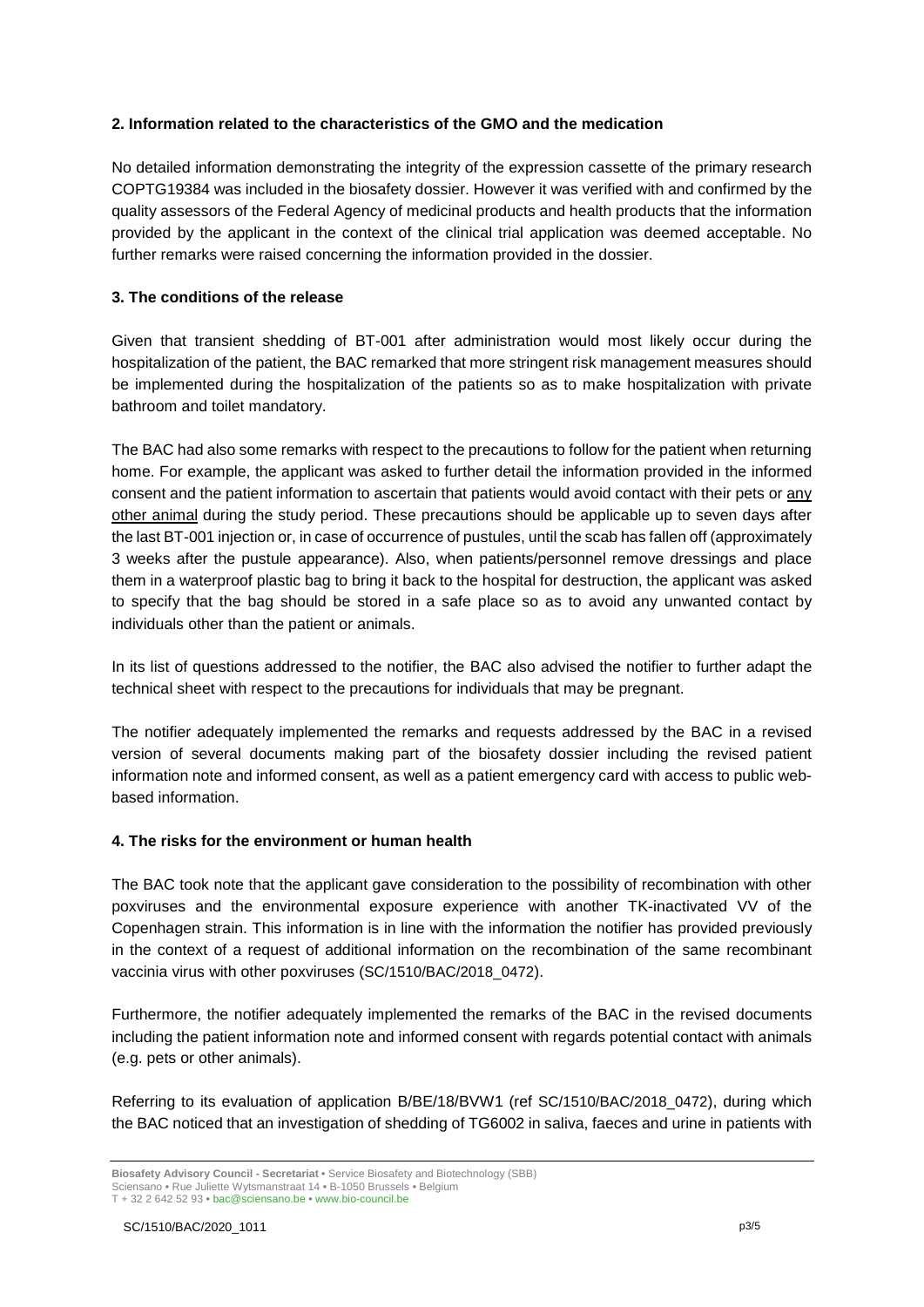or without ibuprofen premedication was planned for the TG6002.02 clinical trial, the BAC remarks that shedding analysis planned in the TG6002.02 clinical trial has not been performed yet. Given that no relevant data are available, shedding will be assumed, thereby triggering notification requirement according to Directive 2001/18/EC for any forthcoming clinical trial using the same Vaccinia viral vector. The BAC recommends the notifier to take due account of the possibility to collect shedding data in forthcoming clinical trials using the recombinant Vaccinia virus.

## **5. The monitoring, control, waste treatment and emergency plans proposed by the applicant**

Even if the risks are low, the BAC stressed the importance of biosafety precautions to avoid unintended dissemination of the GMO. Upon detailed advice of the BAC the notifier amended the technical sheet so as to render the instructions for handling and accidental spill even more clear.

In its dossier the notifier presented a method for the detection of the GMO with information on a primer set targeting the left arm of the deleted TK region of VVCopenhagen strain and the adjacent genetic insert sequence of COPTG19384 as well as information on the length of the anticipated generated amplicon. The proposed detection method for COPTG19384, a PCR-method, is deemed acceptable for detection of the GMO in the context of this first in human clinical study, which is an early stage in the drug development program. However, in view of potential future applications as a next stage in the drug development program, the BAC recommended the notifier to deliver the information on the sensitivity of the qPCR assay and the plaque assay as described in V.A.2 of the 2020-000505-80-BT-001.01- Annex\_IIIA-final-12August2020-CONFIDENTIAL. In its answer to the list of questions, the notifier confirmed to be attentive to present this information in future BT-001.01 applications.

### **Conclusion**

Based on the scientific assessment of the notification made by the Belgian experts, the Biosafety Advisory Council concludes that it is unlikely that BT-001 developed for oncolytic immunotherapy, will have any adverse effects on human health or on the environment in the context of the intended clinical trial and provided that all the foreseen safety measures are followed.

Therefore, the Biosafety Advisory Council issues a **positive advice with the following conditions**:

- The notifier and the investigators must strictly apply the clinical trial protocol, and all the safety instructions as described in the revised documents implementing the remarks addressed by the Biosafety Advisory Council.
- The notifier takes due account of the possibility to collect shedding data in forthcoming clinical trials using the recombinant Vaccinia virus vector.
- Any protocol amendment has to be previously approved by the Competent Authority.
- The notifier is responsible to verify that each study centre has qualified personnel experienced in handling infectious material and that the investigator has the required authorizations to perform the clinical trial activities inside the hospital (laboratory, pharmacy, hospital room, consultation room...)

**Biosafety Advisory Council - Secretariat •** Service Biosafety and Biotechnology (SBB) Sciensano **•** Rue Juliette Wytsmanstraat 14 **•** B-1050 Brussels **•** Belgium T + 32 2 642 52 93 **•** bac@sciensano.be **•** www.bio-council.be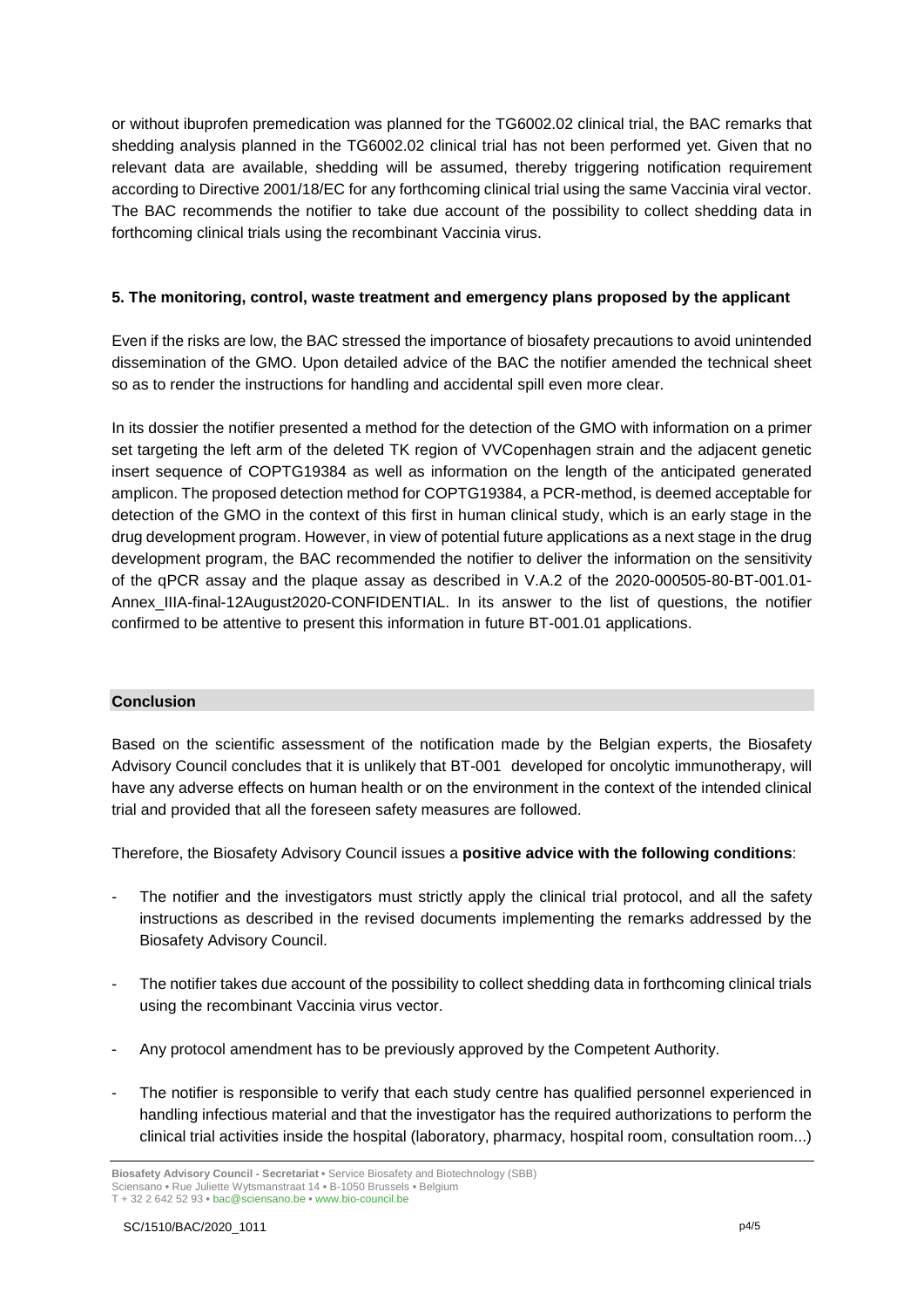according to the Regional Decrees transposing Directive 2009/41/EC on Contained use of genetically modified micro-organisms.

- The Biosafety Advisory Council should be informed within two weeks when the first patient starts the treatment and the last patient receives the last treatment.
- At the latest six months after the last visit of the last patient included in the trial, the notifier must send to the competent authority at the attention of the Biosafety Council a report with details concerning the biosafety aspects of the project. This report will at least contain:
	- o The total number of patients included in the trial and the number of patients included in Belgium;
	- o A summary of all adverse events marked by the investigators as probably or definitely related to the study medication;
	- o A report on the accidental releases, if any, of BT-001 .

Prof. Dr. ir. Geert Angenon President of the Belgian Biosafety Advisory Council

*Annex I: Compilation of comments of experts in charge of evaluating the dossier B/BE/20/BVW3 (ref. SC/1510/BAC/20\_0835)*

**Biosafety Advisory Council - Secretariat •** Service Biosafety and Biotechnology (SBB) Sciensano **•** Rue Juliette Wytsmanstraat 14 **•** B-1050 Brussels **•** Belgium T + 32 2 642 52 93 **•** bac@sciensano.be **•** www.bio-council.be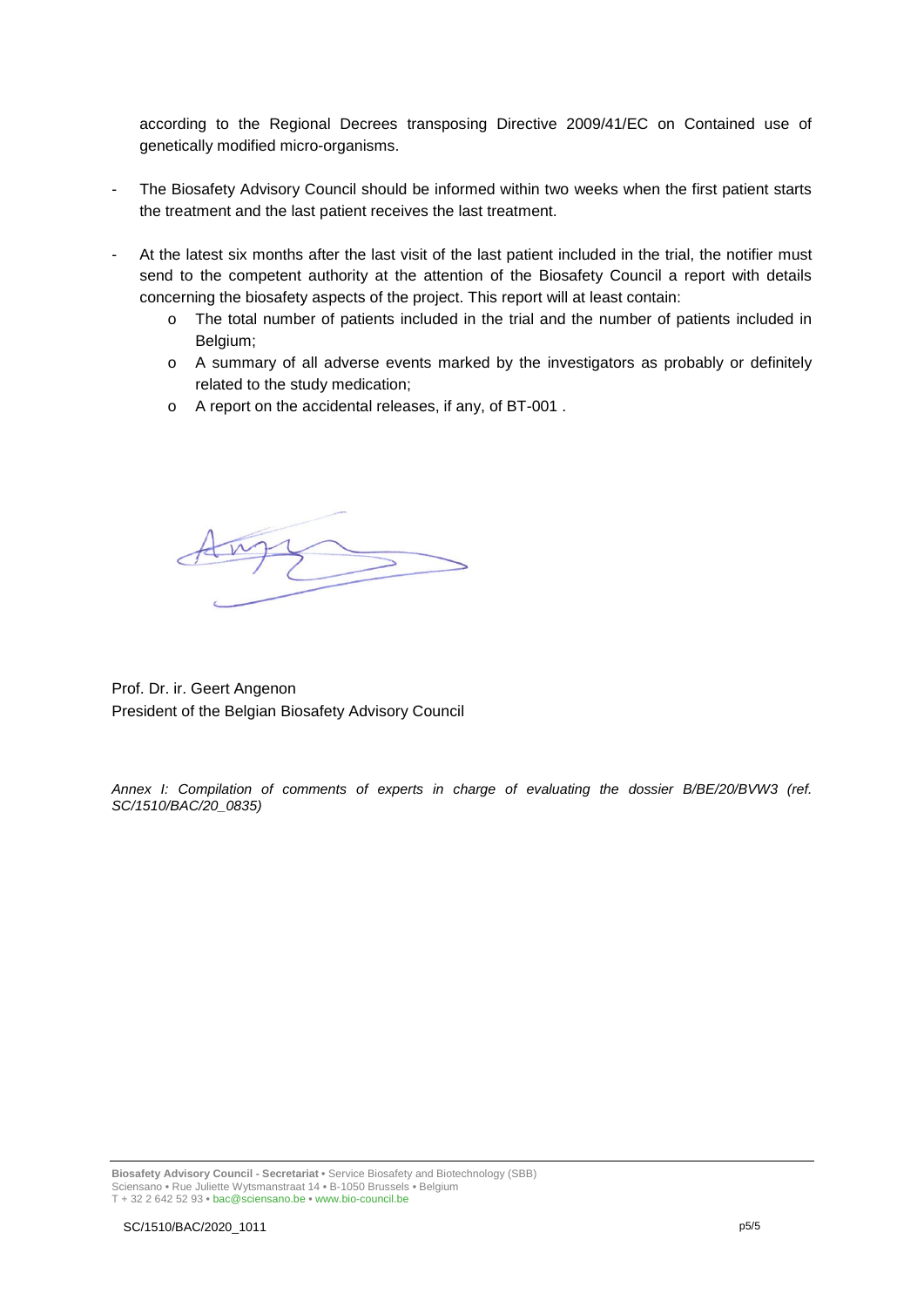# **Adviesraad voor Bioveiligheid Conseil consultatif de Biosécurité**

# **Compilation of comments of experts in charge of evaluating the dossier B/BE/20/BVW3 And comments submitted to the notifier**

24 September 2020 *Ref. SC/1510/BAC/2020\_0835*

**Mandate for the Group of Experts:** Mandate of the Biosafety Advisory Council (BAC) of 13 August 2020. **Coordinator:** Jozef Anné (KUL)

**Experts:** Rik Gijsbers (KUL), Willy Zorzi (ULiège), Karen Willard-Gallo (Jules Bordet Institute, ULB), Aline Baldo (WIV-ISP, SBB)

**SBB:** Katia Pauwels

### **INTRODUCTION**

Dossier **B/BE/20/BVW3** concerns a notification from Transgene for the deliberate release in the environment of genetically modified organisms other than higher plants according to Chapter II of the Royal Decree of 21 February 2005.

The notification has been officially acknowledged on 13 August 2020 and concerns a clinical trial entitled "A Phase I/IIa study of intra-tumoral BT-001 (TG6030) administered alone and in combination with pembrolizumab in patients with cutaneous or subcutaneous lesions or easily injectable lymph nodes of metastatic/advanced solid tumors".The investigational medicinal product is a recombinant, conditionally replicative Vaccinia virus of Copenhagen strain , genetically modified to encode the human Granulocyte-Macrophage Colony stimulating factor (hGM-CSF) and 4-E03, a human monoclonal antibody of the IgG1 isotype targeting the human Cytotoxic T-Lymphocyte-Antigen 4 (anti-hCTLA-4 mAb).

An investigational medicinal product with another insert but with the same Vaccinia Virus vector, has been evaluated by the Council in the context of application B/BE/18/BVW1.

### **INSTRUCTIONS FOR EVALUATION**

Depending on their expertise, the experts were invited to evaluate the genetically modified organism considered in the notification as regards its molecular characteristics and its potential impact on human health and the environment. The pure medical aspects concerning the efficacy of the medicinal product and its safety for the treated patient are outside the scope of this evaluation. The comments of the experts are roughly structured as in

- Annex II (principles for the risk assessment) of the Royal Decree of 21 February 2005

- Annex III (information required in notifications) of the Royal Decree of 21 February 2005

- Commission Decision 2002/623/EC of 24 July 2002 establishing guidance notes supplementing Annex II to Directive 2001/18/EC.

**Biosafety Advisory Council - Secretariat •** Service Biosafety and biotechnology (SBB) Sciensano • Rue Juliette Wytsmanstraat 14 **•** B-1050 Brussels **•** Belgium T + 32 2 642 52 93 **•** bac@sciensano.be **•** www.bio-council.be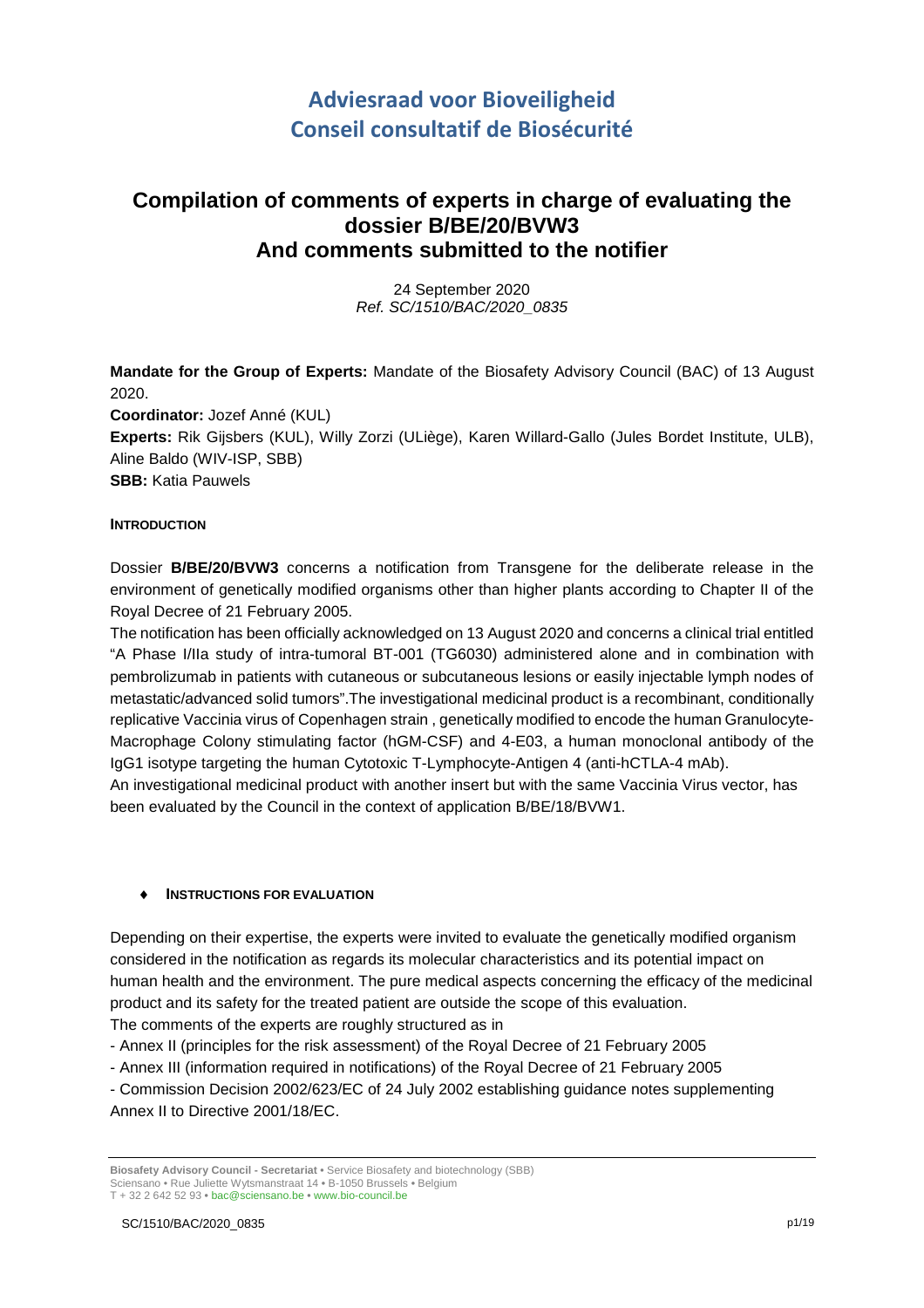### **List of comments received from the experts**

Remark: The comments below have served as basis for a list of questions that the Competent authority forwarded on 24-09-2020 to the notifier with a request to provide additional information. The comments or remarks highlighted in grey correspond to the questions addressed to the notifier.

### **List of comments/questions received from the experts**

# **1. INFORMATION RELATED TO THE CHARACTERISTICS OF THE DONOR, THE RECIPIENT OR PARENTAL ORGANISM**

(e.g. possibility of natural transfer of genetic material to other organisms, pathological, ecological and physiological characteristics, indigenous vectors ...)

### *Comment 1*

*Has evaluated this item and has no questions/comments.*

### *Comment 2*

*Has evaluated this item and has no questions/comments.*

### *Comment 3*

Vaccinia virus (VV), considered to be a minor human pathogen, has been used to safely vaccinate millions of humans against smallpox. This virus replicates exclusively in the cytoplasm thereby eliminating risk from viral DNA integrating in the host genome and as it does not latently infect cells it is rapidly cleared from the host. The risks associated with this vector are limited with most serious adverse events detected in patients at risk, including children (<12 months old), immunocompromised individuals, patients with inflammatory skin conditions and pregnant or breast feeding women due to the risk for the foetus/infant.

### *Comment 4*

*Has evaluated this item and has no questions/comments.*

### **2. INFORMATION RELATED TO THE VECTOR**

(e.g. description, sequence, mobilisation ...)

### *Comment 1*

In 2020-000505-80-BT-001.01-Annex\_II-final-12August2020.pdf the applicant indicates that the final VV vector product BT-001 preferentially replicates in tumor cells, to induce cell death and inflammation. What is known of the other cells that may support replication?

Copenhagen VV is immunogenic on its own. Upon vaccination, the immune response induced against vaccinia virus cross-reacts and neutralizes smallpox. Furthermore, orthopoxviruses are immunologically

**Biosafety Advisory Council - Secretariat •** Service Biosafety and biotechnology (SBB) Sciensano • Rue Juliette Wytsmanstraat 14 **•** B-1050 Brussels **•** Belgium T + 32 2 642 52 93 **•** bac@sciensano.be **•** www.bio-council.be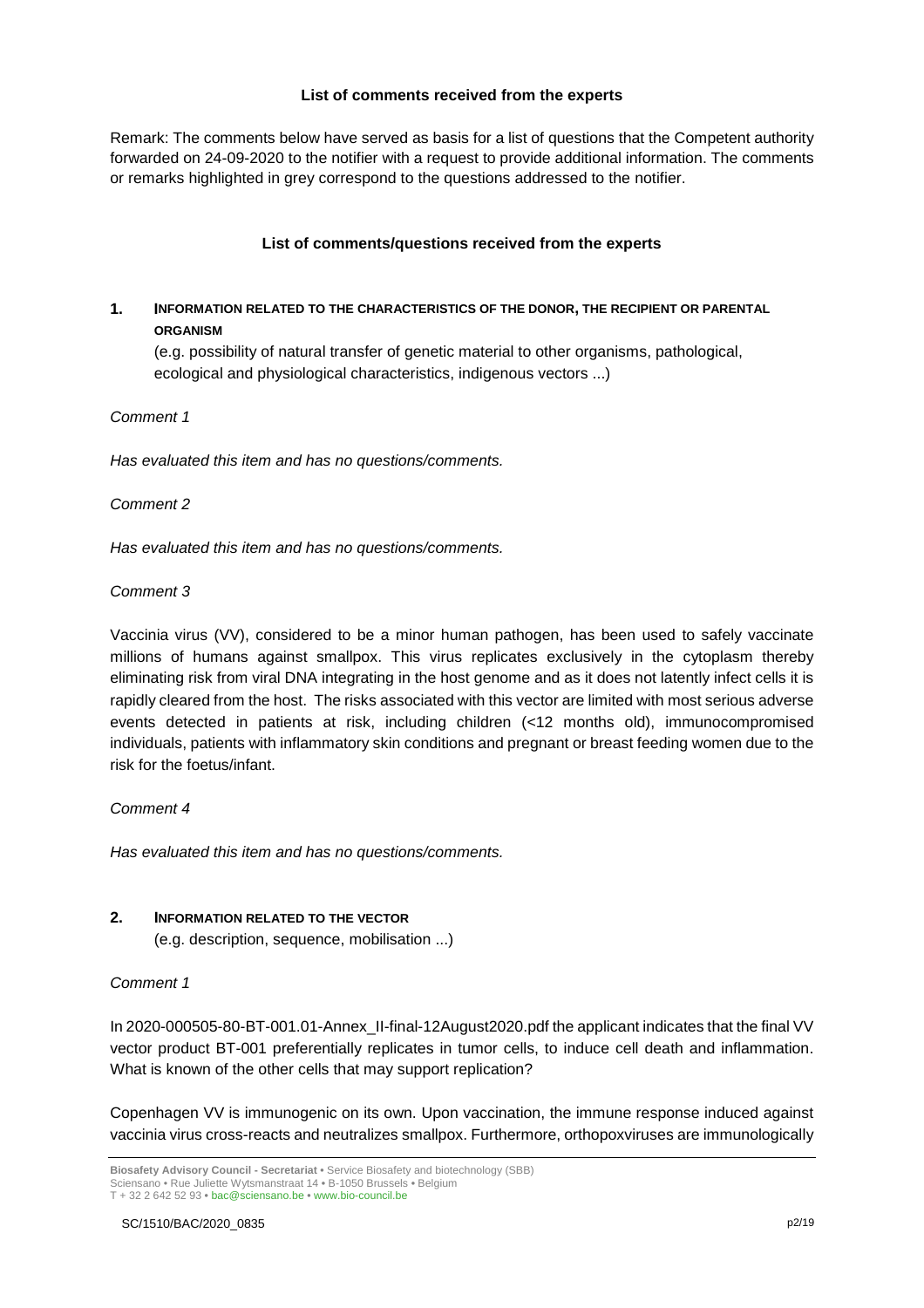cross-reactive and cross-protective, so that after infection with any member of this genus a protection against an infection with any other member of the genus is obtained (Essbauer S. *et al.*, 2010). Thus, I presume that patients that have been vaccinated with a vaccine earlier, carry neutralizing Ab (especially older people that have been taking part in the large scale small pox vaccination program). Will patients be screened for pre-existing titers of neutralizing Ab against the VV? Is their cross reactivity with Ab raised against other VV vaccines, such as MVA (modified vaccinia Ankara)? This is not mentioned.

### *Comment SBB :*

No specific information is provided on the type of cells that could support replication of BT-001.01. However related information to replication capacity of BT-001.01 can be derived from Section 4.3.1 of the investigator's brochure summarizing the biodistribution data that were obtained for two animal models (tumor-bearing mice) upon intratumoral administration of BT-001. Tumor and blood samples revealed that the virus and the transgenes were detected mainly in tumors and not detected or at low level in bloodstream. Section 4.3.2 summarizes the biodistribution profile of TG6002, a recombinant vaccinia virus utilizing the same vector backbone as BT-001.01, upon intravenous administration in rabbits. Transient and extremely low viral shedding was observed through urine and TG6002 was not found to be shed through the feces under the study conditions. It is further specified that because BT-001 will be administrated intratumorally, the spreading of the virus is expected to be lower than after intravenous administration.

With regards the parental Vaccinia virus Copenhagen strain (VV-COP), the applicant also mentions that the parental strain is not found in natural ecosystems and that avian cells and BHK cells are permissive but VV-COP is unable to propagate in normal human and most other mammalian cells tested (Annex IIIA-final- 12 August 2020). No literature reference has been provided.

It is agreed that no information is provided on cross reactivity of Ab raised during smallpox vaccination or any other MVA-derived vaccine. It can reasonably be assumed that the presence of pre-existing titers of neutralizing Ab would mainly be a concern with respect to the efficacy of the investigational medicinal product for the patient and that it would not raise any additional environmental risk to the human health or the environment.

### *Comment coordinator :*

The presence of neutralizing Ab is an interesting question but not of importance here, since as also mentioned by SBB, the application of the vector is an intratumoral injection. For a study about cross reactivity see e.g. Altenburg *et al*., 2018.

### *Comment 2*

*Has evaluated this item and has no questions/comments.*

#### *Comment 3*

*Has evaluated this item and has no questions/comments.*

# *Comment 4*

*Has not evaluated this item.*

**Biosafety Advisory Council - Secretariat •** Service Biosafety and biotechnology (SBB) Sciensano • Rue Juliette Wytsmanstraat 14 **•** B-1050 Brussels **•** Belgium T + 32 2 642 52 93 **•** bac@sciensano.be **•** www.bio-council.be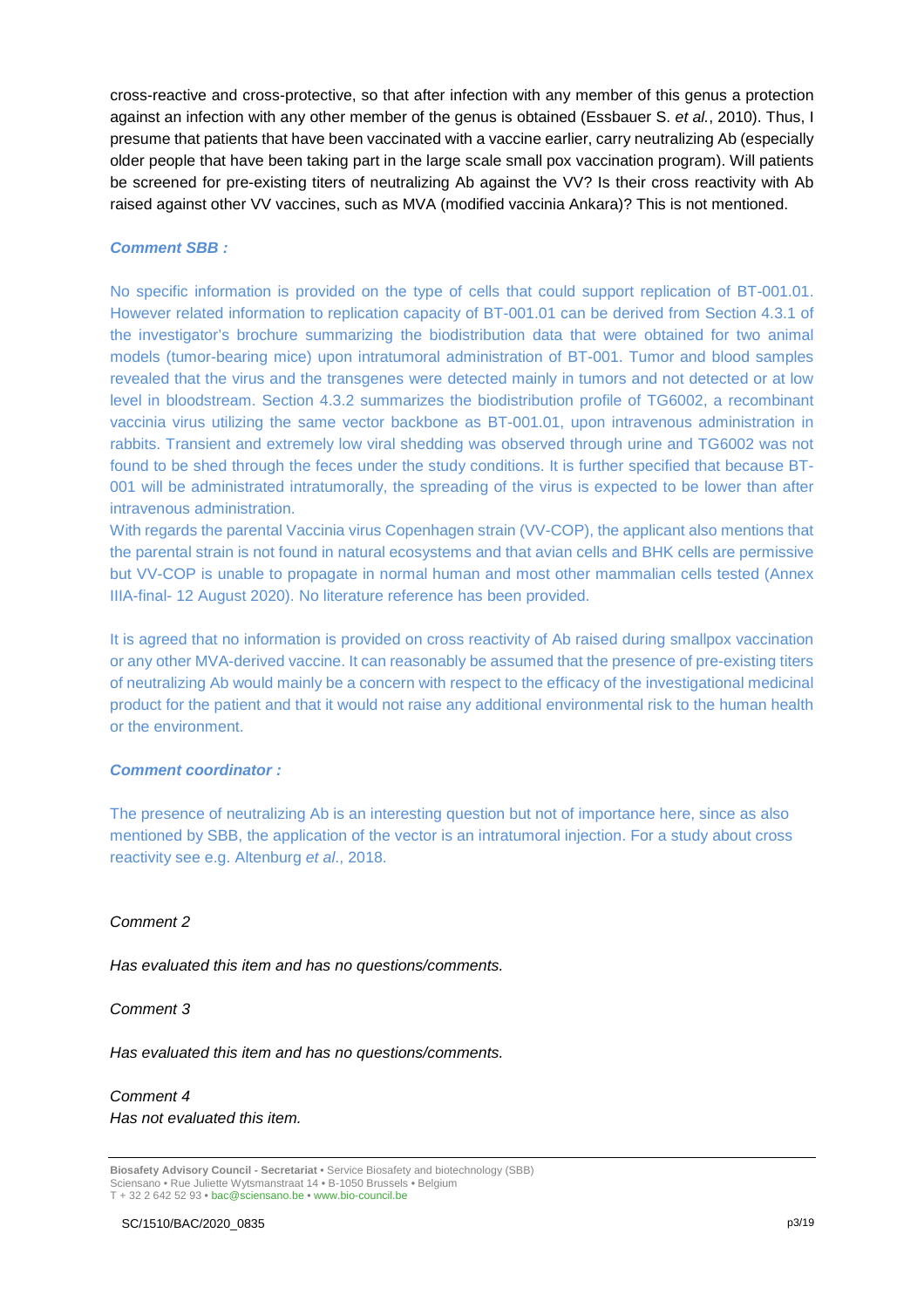## **3. INFORMATION RELATED TO THE CHARACTERISTICS OF THE GMO**

## **3.1. Information related to the genetic modification**

(e.g. methods used for the modification, description of the insert/vector construction ...)

## *Comment 1*

*Has evaluated this item and has no questions/comments.*

## *Comment 2*

*Has evaluated this item and has no questions/comments.*

# *Comment 3*

Anti-CTLA-4 antibodies are currently used to treat cancer patients and although there can be severe adverse side effects associated with this treatment and do not constitute a serious problem for the environment. The treatment in this trial is an effort to reduce this toxicity by directly targeting the tumor rather than systemically treating the patient, which can have larger effects on the immune system as a whole. The only problem might be a transient adverse effect in the case of a needle stick or other exposure of a health care worker or shedding and infection of family members or other associates.

# *Comment 4*

*Has evaluated this item and has no questions/comments.*

# **3.2. Information on the molecular characteristics of the final GMO**

(e.g. number of copies of the transgenes, phenotypic and genetic stability of the transgenes, expression of the new genetic material, re-arrangements in the genome, inclusion or suppression of genetic material ...)

# *Comment 1*

a.Judging from the fig1 information provided about the vector (p10 and 30/110 - 2020-000505-80-BT-001-impd-quality-july2020.pdf), the RVV carries two p7.5K promoter sequences. Identical DNA sequences increase the risk of recombination and then elimination of transgenes (as mentioned by the applicant). HDR could result in elimination of the sequence in between both promoters (size in NCBI db indicates 480bp) and judging from the form this is being tested for by PCR. However, at p34/110 it is mentioned that the integrity of the expression cassette is verified and detailed in DP0619 provided in attachments, however, I could not find this document.

Are there clones selected that have an insert deleted? Were the primers used designed to pick such an event?

b. At p53/110 the applicant mentions that in-house testing is performed, to ensure vector identity by PCR: *"Vector identity by PCR (ABL) on purified MVS* A specific pair of primers is used to amplify a DNA

**Biosafety Advisory Council - Secretariat •** Service Biosafety and biotechnology (SBB) Sciensano • Rue Juliette Wytsmanstraat 14 **•** B-1050 Brussels **•** Belgium T + 32 2 642 52 93 **•** bac@sciensano.be **•** www.bio-council.be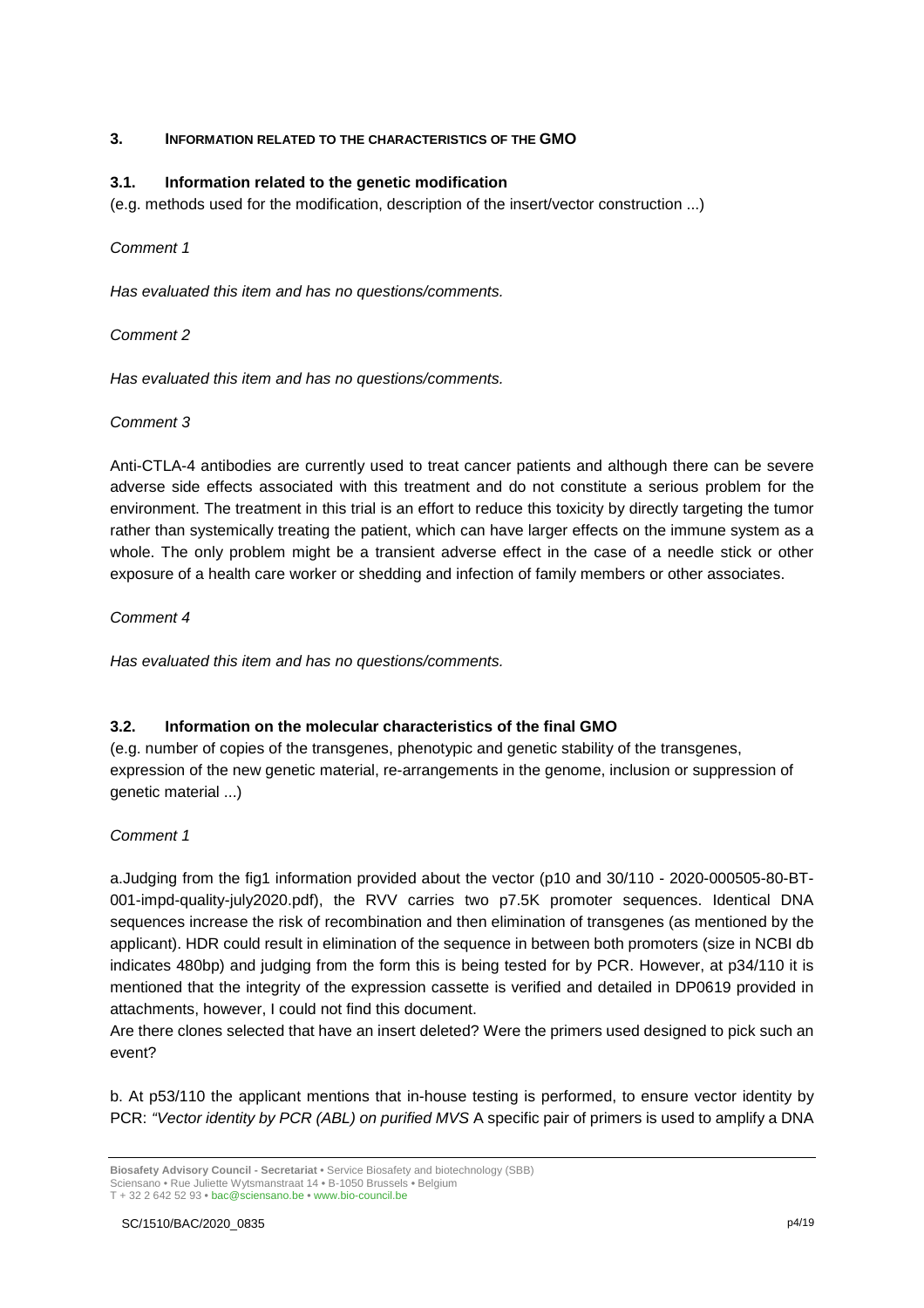fragment, covering a portion of the expression cassette and the adjacent viral region, by PCR." This description is not useful, since no info is provided on the primer set used, and the amplicon generated. Same goes for p83/110: 2.1.P.5.2.7 Vector identity.

c.The biological stability of the product is considered 94% (see p34/59 of 2020-000505-80-BT-001.01- Annex\_IIIA-final-12August2020-CONFIDENTIAL.pdf) after 5 passages. Is this normal? How does this relate to other products?

d. At p4/26 Table1 in 2020-000505-80-protocol-synopsis-v1.0-BE-17july2020.pdf shows the respective doses that will be tested (10e6-10e8 PFU/ml). It is not clear whether the doses will be adapted to the body weight of the patients.

### *Comment SBB and coordinator :*

- a. Agreed that attachment DP0619 on the generation, production and characterization of gene stability of DP0619 was not provided along with the IMPD. The SBB would like to remark that the inclusion of the IMPD into the biosafety dossier is not mandatory, nor are the attachments associated to the IMPD. The coordinator also refers to page 5/33 of 2020-000505-80-BT-001.01-SNIF-BE-final-12August2020 stating that 'the genetic stability study demonstrated 94 % stability of BT-001 final research virus stock after 5 passages on CEF. Sequencing of the entire genome of BT-001 drug substance demonstrated that vector genomic integrity was maintained at a passage level comparable to production batch'.
- b. The coordinator notes that in ' 2020-000505-80-BT-001-detection-method-july2020.pdf ' information on a primer set targeting the left arm of the deleted TK region of VVCopenhagen strain and the adjacent genetic insert sequence of COPTG19384 as well as information on the length of the generated amplicon has been provided.
- c. For information, in the IMPB it is also specified that a total of 94% of correct clones was identified after 5 passages.

The SBB remarks that a, b and c mainly relate to quality assessment of the proposed IMPD and may go beyond the environmental risk assessment. The coordinator agrees that those remarks go beyond environmental risk assessment and that those can be mentioned to FAMHP.

The quality assessors of the federal agency of medicinal products have been asked on 22/09 whether i) the applicant provided the PCR-study supporting the integrity of the expression cassette of

COPTG19384 , referred as study DP0619 in the IMPD in the framework of the clinical trial application ii) this information has been considered adequate by (quality) assessors of FAMHP.

The quality assessors provided the following feedback : *The DP0619 report was provided in the IMPD. This study presents generation and characterisation of the primary research stock of COPTG19384 vector. It includes indeed a PCR analysis of the recombinant vector with primers complementary to sequences flanking the I4L locus, flanking the TK locus and primers complementary to sequences to the light and heavy chain of the IgG1 antibody. The primary stock was also analysed by sequencing of both expression cassettes with results showing 100% homology with the expected sequence. Moreover, the expression of the encoded proteins in the supernatants of the infected cells was analysed by Western Blotting and ELISA. The presented results are deemed acceptable to confirm the integrity of the expression cassette.*

*From this primary research stock a MVS has been generated. The genomic integrity of this MVS was also confirmed by: sequencing of the entire genome (sequencing report was provided), restriction enzyme mapping and expression of the encoded proteins*.

**Biosafety Advisory Council - Secretariat •** Service Biosafety and biotechnology (SBB) Sciensano • Rue Juliette Wytsmanstraat 14 **•** B-1050 Brussels **•** Belgium T + 32 2 642 52 93 **•** bac@sciensano.be **•** www.bio-council.be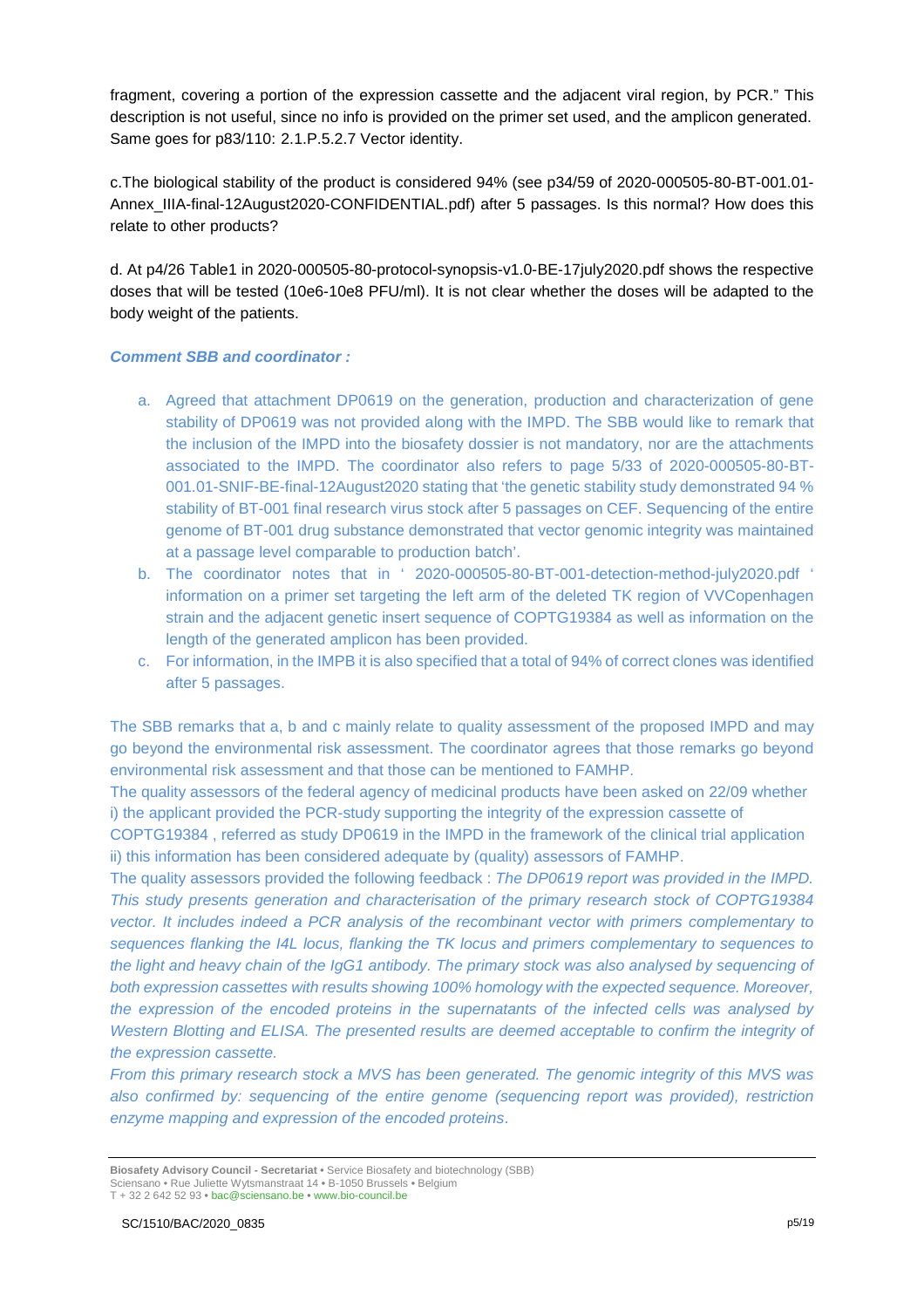d. There is no indication that the dose will be adapted to the body weight of the patients. However, given the intra-tumoral mode of administration, particular attention is given to the calculation of the injection volume in function of the size of the target lesions. The total volume of BT-001, to be allocated to one to five syringes depending on the number of lesions to be treated (one syringe per lesion), cannot exceed 4 ml (cfr 2020-000505-80-BT-001 administration procedure and 2020-000505-80-BT-001 preparation procedure ). This applies to the three different dose levels investigated (10e6, 10e7 and 10e8 PFU/ml).

# *Comment 2*

In the document of this dossier : 2020-000505-80-BT-001.01-Annex\_IIIA-final-12August2020- CONFIDENTIAL : Concerning the point : II. A. b) 7. Sensitivity, reliability (in quantitative terms) and specificity of detection and identification techniques and V. A. 2. Specificity (to identify the GMOs, and to distinguish them from the donor, recipient or, where appropriate, the parental organism), sensitivity and reliability of the monitoring techniques :

**General comment :** There is no information about LOD data in the test used to detect or monitor GMOs. (see also in this dossier, the document 2020-000505-80-BT-001-detection-method-july2020.pdf)

The here-developed PCR tests are not raised to detect GMOs, only to analyse the « integrity and the identity » of the recombinant construction of the GMOs.

« identity test used has been developed to be specific by the design of its primers (Table 2). Its validation is ongoing according to International Conference on Harmonization (ICH) Q2 (R1) guideline. There will be no lower limit of quantification or precision for this assay as it is a qualitative test. »

The PCR test concerning the final Drug GMO(s) detection must be provided with a LOD value : see in attachment,

- the first document from JRC Scientific and Technical Reports (European Commission): Guidance Document on Measurement Uncertainly for GMO Testing Labories (eur2275en.pdf) and

-the second one from [www.fda.gov](http://www.fda.gov/) : Guidelines for the Validation of Analytical Methods for Nucleic Acid Sequence-Based Analysis of Food, Feed, Cosmetics and Veterinary Products - 1st Edition - U.S. Food and Drug Administration Foods Program September 2019 (ValidationNucleicAcidSequenceBasedAnalysisFoodFeedCosmeticsVeterinary.pdf )

For qualitative PCR methods, the basic performance characteristics are:

- Extraction Efficiency
- Sensitivity (Limit of Detection-LOD)
- Specificity (Selectivity)
- False Negative and Positive Rates
- Robustness/Ruggedness

Sensitivity-Data obtained from testing the method at different concentrations of the target sequence in order to determine the sensitivity of the method should be provided. Limits of detection (LOD) should be defined using samples comprised of single ingredients only. The LOD is usually understood as the concentration of the target DNA at which an amplification product is detected with a probability of at least 0.95 (LOD95%). The LOD should be determined by means of a dilution series of the target DNA. For each dilution level, 12 PCR replicate measurements are performed. The dilution level with the lowest

**Biosafety Advisory Council - Secretariat •** Service Biosafety and biotechnology (SBB) Sciensano • Rue Juliette Wytsmanstraat 14 **•** B-1050 Brussels **•** Belgium T + 32 2 642 52 93 **•** bac@sciensano.be **•** www.bio-council.be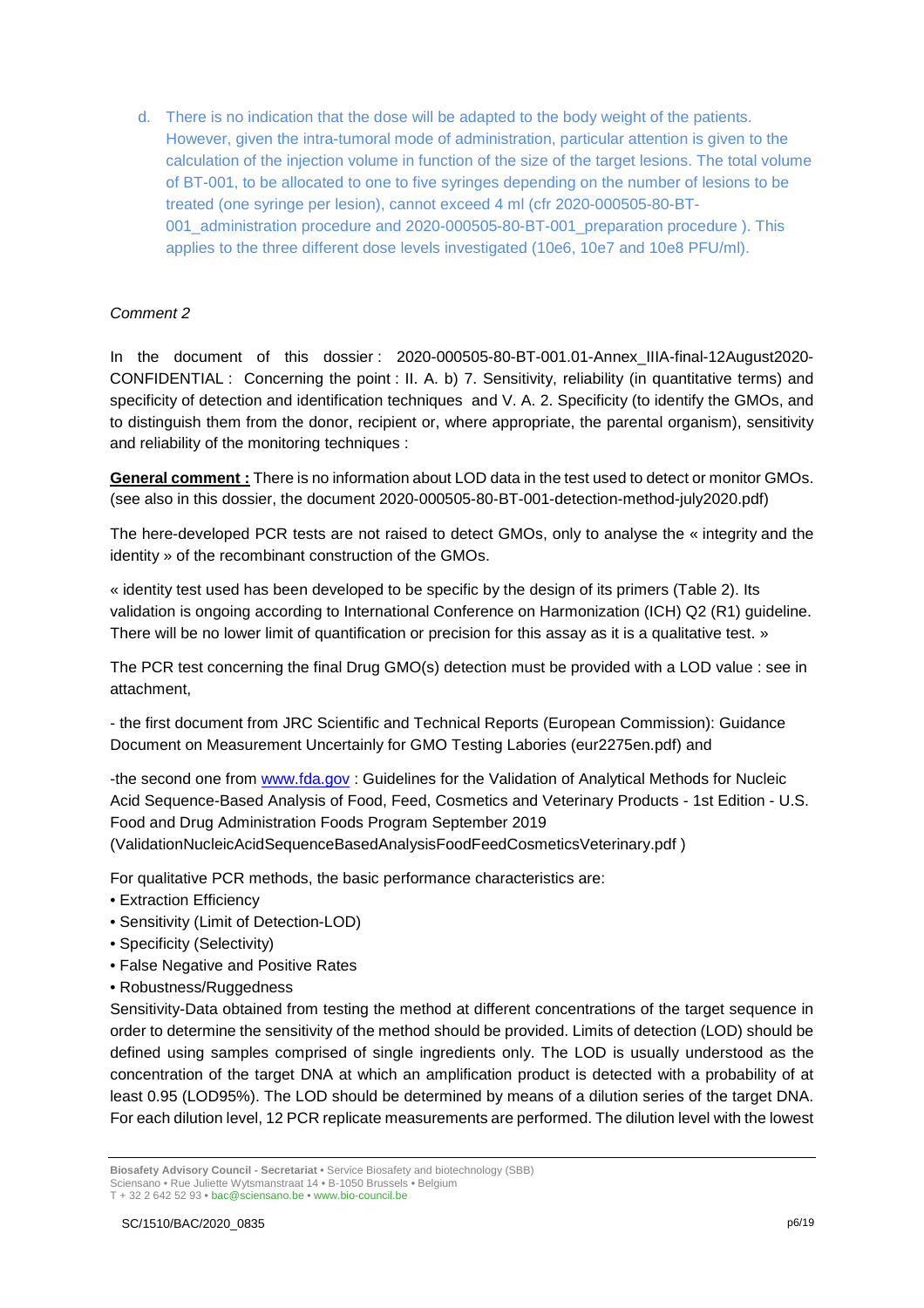number of copies for which all 12 replicates are positive is considered to be an approximate value for LOD95%. This data may be represented as DNA weight/reaction (ng or pg etc.) or the target copy number/reaction. After the LOD of the assay is determined using a dilution series of the target DNA, the originating lab should perform experiments to estimate the LOD of the assay in various food matrices.

### *Comment SBB :*

The expert refers to guidelines which relate to the monitoring of GMOs in the context of food/feed applications for the placing on the market. It should be remarked that requirements for detection and identification are more stringent in the context of marketing authorization application as compared to those in the context of deliberate releases for any other purposes than for placing on the market. In the first case, validated methods for quantification are required.

Focus on LOD in the context of clinical trials is often required when the applicant presents **data** on the presence of the GMO, like for example shedding data. Such data usually becomes available in later phases of a drug development program. In order to be able to assess shedding data, it is agreed that data should be accompanied with information of the LOD in order to assess the sensitivity of the method and the reliability of the presented data and the conclusions thereof.

The current clinical trial application concerns a first in human study, which is an early stage in the drug development program. The information that is required under II.A.b)7 and V.A.2 in the context of the current clinical trial application should be considered in the framework of presenting a method that is reliable, sensitive and specific.

In accordance with art 13§2h of the Royal Decree of 21 February 2005 on the deliberate release of GMOs, the applicant provided a statement that he would agree to deliver to the SBB a control sample of the GMO and the related scientific documentation (method for detection of the construct) at the latest 15 days after the start of the trial. In this context, the applicant also provided in '2020-000505-80-BT-001-detection-method-july2020.pdf ' information on a primer set targeting the left arm of the deleted TK region of VVCopenhagen strain and the adjacent genetic insert sequence of COPTG19384 as well as information on the length of the anticipated generated amplicon. The proposed detection method for COPTG19384, a PCR-method, is deemed acceptable for detection of the GMO in the context of this first in human clinical trial application. In view of future applications during the possible further drug development program, the applicant is encouraged to deliver the information on the sensitivity of the qPCR assay and the plaque assay as described in V.A.2 of the 2020-000505-80-BT-001.01-Annex\_IIIAfinal-12August2020-CONFIDENTIAL, as this will be requested in future applications.

### *Comment 3*

*Has not evaluated this item.*

### *Comment 4*

*Has not evaluated this item.*

### **3.3. Considerations for human, animal or plant health**

(e.g. invasiveness and virulence, toxic or allergenic effects, possibility of survival outside of receiving host, other product hazards ...)

**Biosafety Advisory Council - Secretariat •** Service Biosafety and biotechnology (SBB) Sciensano • Rue Juliette Wytsmanstraat 14 **•** B-1050 Brussels **•** Belgium T + 32 2 642 52 93 **•** bac@sciensano.be **•** www.bio-council.be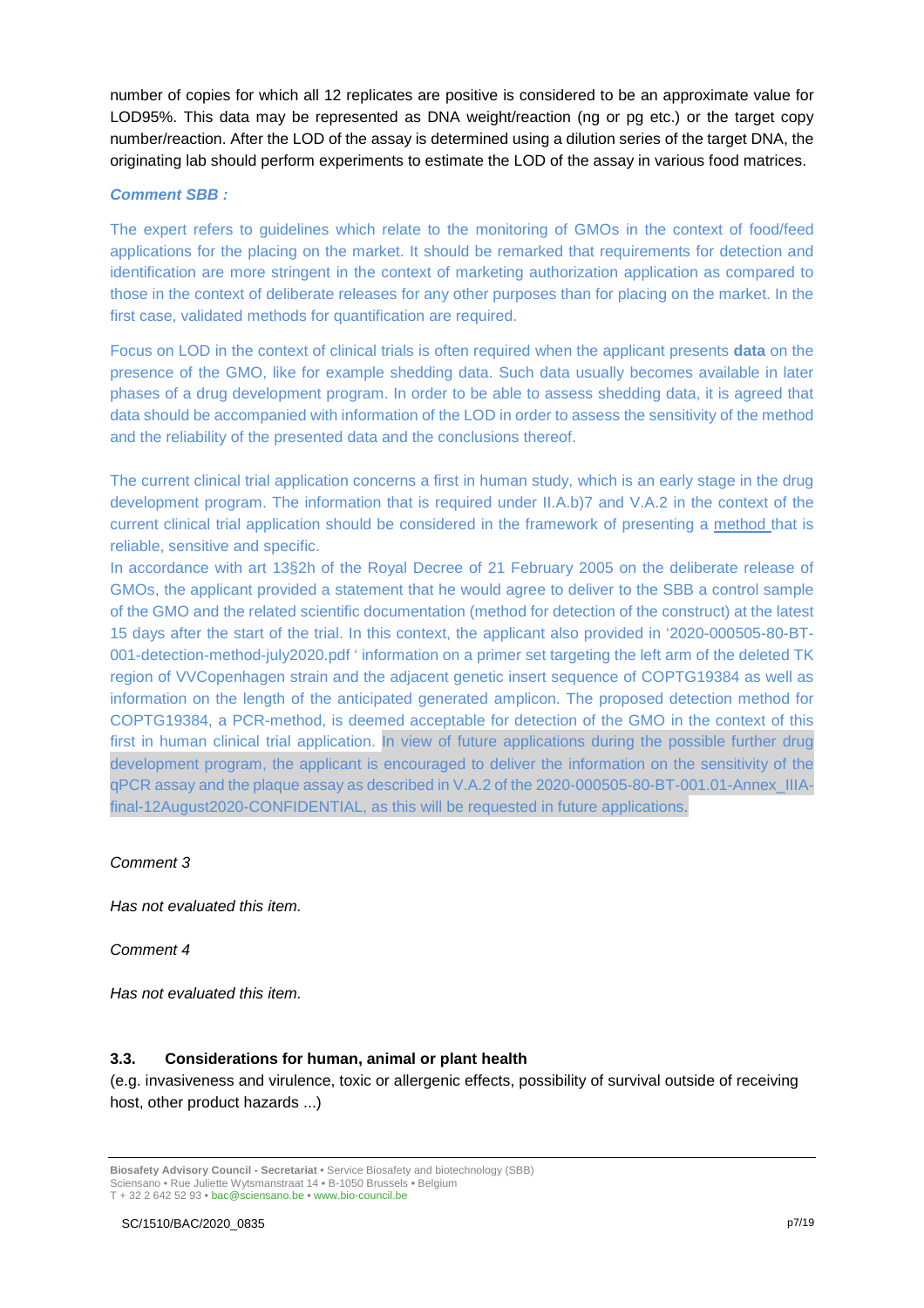This comment relates more to patient safety, and less to biosafety aspects of the product. See also p11/59 in 2020-000505-80-BT-001.01-Annex\_IIIA-final-12August2020-CONFIDENTIAL.pdf. Expression of the genes of interest (GOI) hs GM-CSF and 4-E03 IgG1. Even when the proteins are well tolerated upon injection of pure protein (p14/110 - 2020-000505-80-BT-001-impd-quality-july2020.pdf) have these proteins been tested to be immunogenic in RVV context? Is the specific expression in the tumor cells sufficient to exclude immune reaction against the respective hs GM-CSF and 4-E03 IgG1proteins when expressed *in vivo*?

# *Comment SBB :*

Agreed that these questions go beyond the environmental risk assessment of the proposed use of the recombinant Vaccinia virus BT.001-01.

### *Comment 2*

*Has evaluated this item and has no questions/comments.*

*Comment 3*

See comments in 3.1

*Comment 4* 

*Has evaluated this item and has no questions/comments.*

### **4. INFORMATION RELATING TO THE CONDITION OF RELEASE**

(e.g. description of the activity, quantities of GMO to be released, workers protection measures, elimination of any contaminating material in the preparation of the GMO stock, elimination of the GMO at the end of the experiment ...)

### *Comment 1*

In 2020-000505-80-BT-001.01-Annex\_II-final-12August2020.pdf at p8/17 clinical staff and household personnel receives training. The product will be provided to patients, carrying cutaneous or subcutaneous tumors or readily injectable lymph nodes of metastasized or developed solid tumors. Since these patients are out of treatment, and will be very sick, I reckon it would be best/helpful that other members of the family (and not solely the patient), get trained and informed about the possible contamination and side-effects of the treatment.

See also p35/59 section III.A.3 in 2020-000505-80-BT-001.01-Annex\_IIIA-final-12August2020- CONFIDENTIAL.pdf.

*Comment 2*

*Has evaluated this item and has no questions/comments.*

**Biosafety Advisory Council - Secretariat •** Service Biosafety and biotechnology (SBB) Sciensano • Rue Juliette Wytsmanstraat 14 **•** B-1050 Brussels **•** Belgium T + 32 2 642 52 93 **•** bac@sciensano.be **•** www.bio-council.be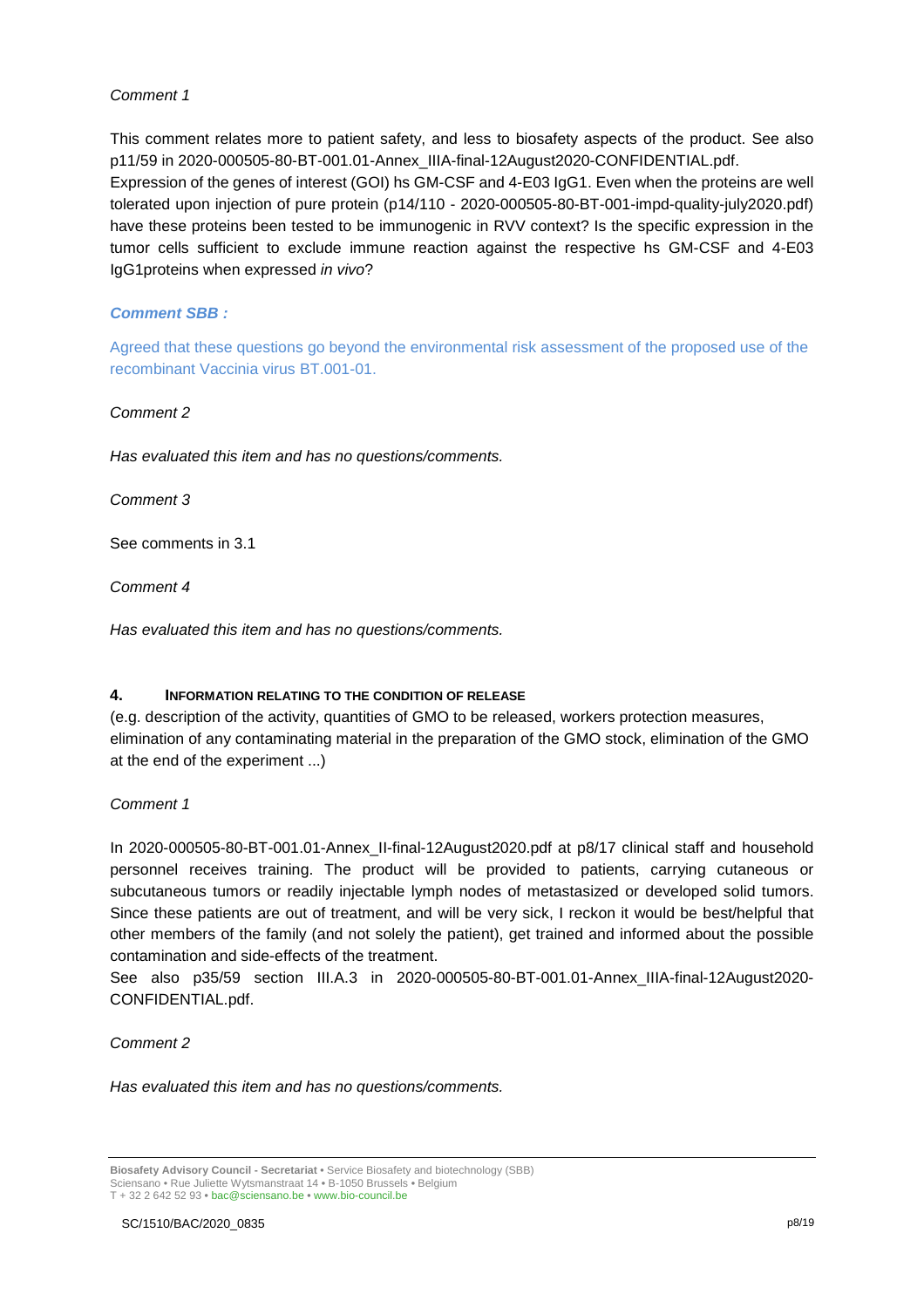*Has evaluated this item and has no questions/comments.*

### *Comment 4*

### Concerning workers protection measures:

In the dossier, the applicant says that the workers should wear waterproof gloves. Workers should wear protective gloves against micro-organisms conform to the ISO norm 374-5:2016.

A chirurgical mask is considered as a medical device rather than personal protective equipment. Workers should wear a mask conform with the norm NBN EN 529, a FFP2 type (EN149:2001) with a P2 filter (EN 143:2000) for the administration of BT-001. They should wear closed and resistant shoes in order to be protected against sharp and syringes that fall.

### *Comment SBB:*

It is remarked that the following information has been included at p21 of the Summary Notification Information Format as well as in the Technical sheet :

*During BT-001 handling, a gown, gloves (conform EN374, EN420, EN455 and ISO 16604 with an AQL of 0.65 or lower), a surgical mask (conform with the norm NBN EN 529, a FFP2 type (EN149:2001) and with a P2 filter (EN 143:2000), safety goggles with side shields (or a mask with eye protection) and needle stick resistant shoes must be worn. Wearing a hygiene cap and overshoes is not mandatory.* 

### **5. INFORMATION RELATED TO THE RISKS FOR THE ENVIRONMENT AND HUMAN HEALTH**

# **5.1. Information on spread ("shedding") of the GMO from the treated patient/animal to other persons/animals or to the environment (including indirect/delayed effects due to vertical transmission to offspring).**

(e.g. genetic transfer capability, routes of biological dispersal, target organisms ...)

### *Comment 1*

Section 'Prevention of potential dissemination from the injection site': to me it is not logic that the patient/personnel should remove dressings and place them in a waterproof plastic bag to bring it back to the hospital for destruction. The chance is high that these bags get lost, or that animals, children or partner may get in contact with the content. It would be more logic to soak the dressing in bleach or EtOH to inactivate the possible minute amounts of vector. To be sure and in order to keep track of material, this 'inactivated' dressing can then in turn be collected in a dedicated plastic to be brought back to the hospital.

In the Risk Mitigation protective measure for public health, it should also be mentioned that close contact with animals and not only pets (not only when pustules are observed) should also be avoided during the study period to prevent dissemination of the vector.

**Biosafety Advisory Council - Secretariat •** Service Biosafety and biotechnology (SBB) Sciensano • Rue Juliette Wytsmanstraat 14 **•** B-1050 Brussels **•** Belgium T + 32 2 642 52 93 **•** bac@sciensano.be **•** www.bio-council.be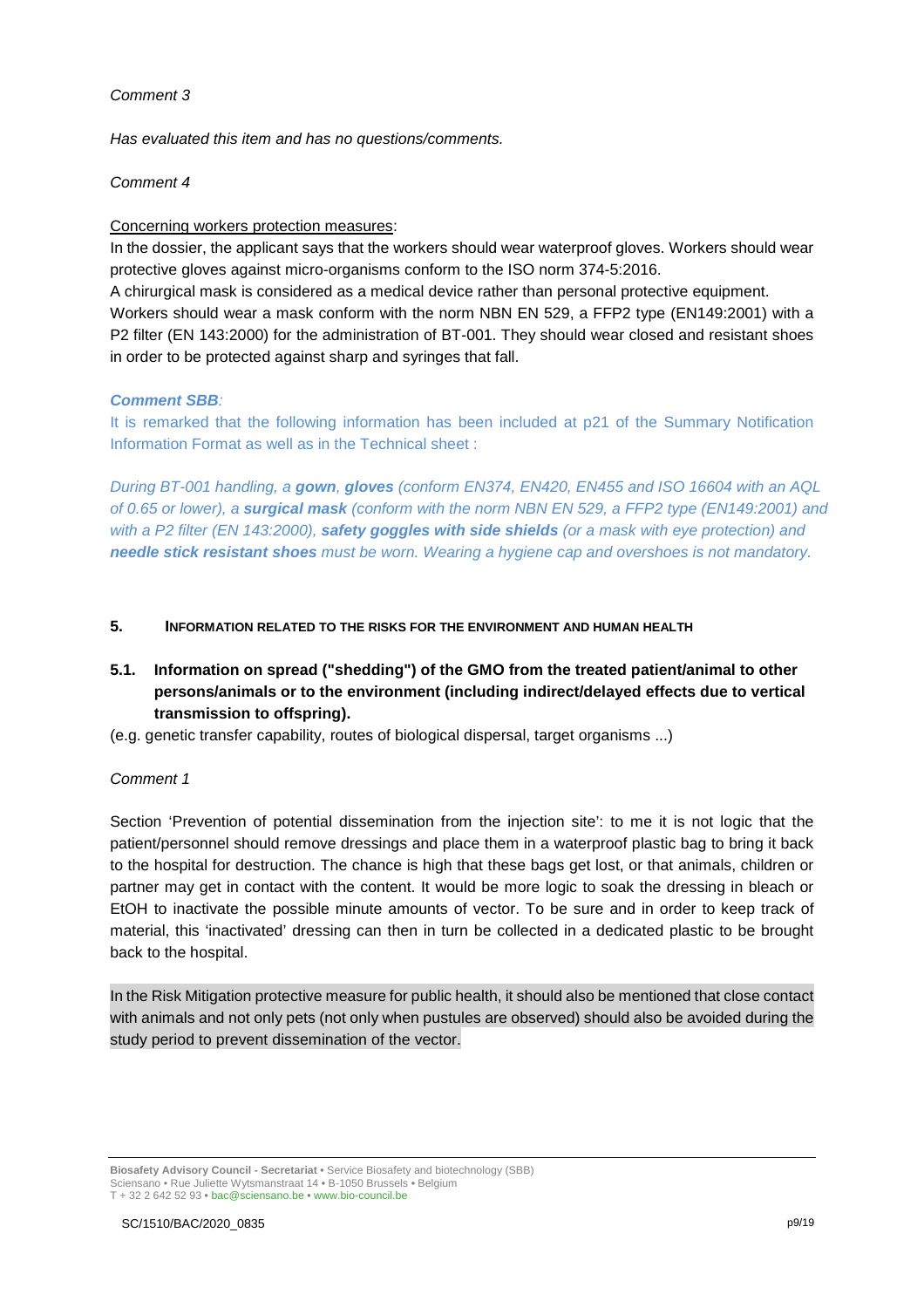#### *Comment Coordinator*

Personally I don't think this will be the case that the bag get lost but it might be stressed that the bags should be stored in a safe place

With respect to close contacts with animals, the following comment was also made for B/BE/18/BVW1: "Regarding the possible transfer of genetic material, it was noticed that proposed measures by the notifier were focusing on avoiding transmission to humans, without clearly addressing potential spreading to animals (e.g. pets)." Can be highlighted, but "In the unlikely event of inadvertent administration to non-target organisms, further spread would be unlikely as there were only rare cases of secondary transmissions during the smallpox vaccination campaign with vaccinia virus and the pathogenicity of BT-001 is reduced compared to vaccinia virus."

### *Proposal of question to be addressed to the applicant :*

The applicant is requested to provide the patient information note and informed consent and to ascertain that the text relative to the precautions to follow for the patient when turning back home contain clear information so that

- i) patients avoid contact with their pets or any other animal during the study period. These precautions should be applicable up to seven days after the last BT-001 injection or, in case of occurrence of pustules, until the scab has fallen off
- ii) when patients/personnel remove dressings and place them in a waterproof plastic bag to bring it back to the hospital for destruction, the bag is stored in a safe place so as to avoid any unwanted contact by individuals other than the patient or animals.

The applicant is also requested to adapt the section 2020-000505-80-BT-001.01- Annex II-final-12 august2020 accordingly.

## *Comment 2*

**General comment :** There is no information about LOD data in the test used to detect or monitor GMOs. In case of shedding, there is no improved method to detect or monitor the problem (see point 3.2 of this report).

### *Comment SBB*

See previous comment of the SBB under 3.2 comment 2 of this document.

### *Comment 3*

In Annex II, Page 10 / 17 it is mentioned : "*The patient will be hospitalized during those observation periods in a private hospital room with as far as possible dedicated bathroom and toilet.".* It must be with a private bathroom and toilet or a common bathroom/toilet that is exclusively reserved for the patient when a room with private bathroom/toilet is not available.

#### *Comment SBB*

See also comment 1 under section 6.2.

**Biosafety Advisory Council - Secretariat •** Service Biosafety and biotechnology (SBB) Sciensano • Rue Juliette Wytsmanstraat 14 **•** B-1050 Brussels **•** Belgium T + 32 2 642 52 93 **•** bac@sciensano.be **•** www.bio-council.be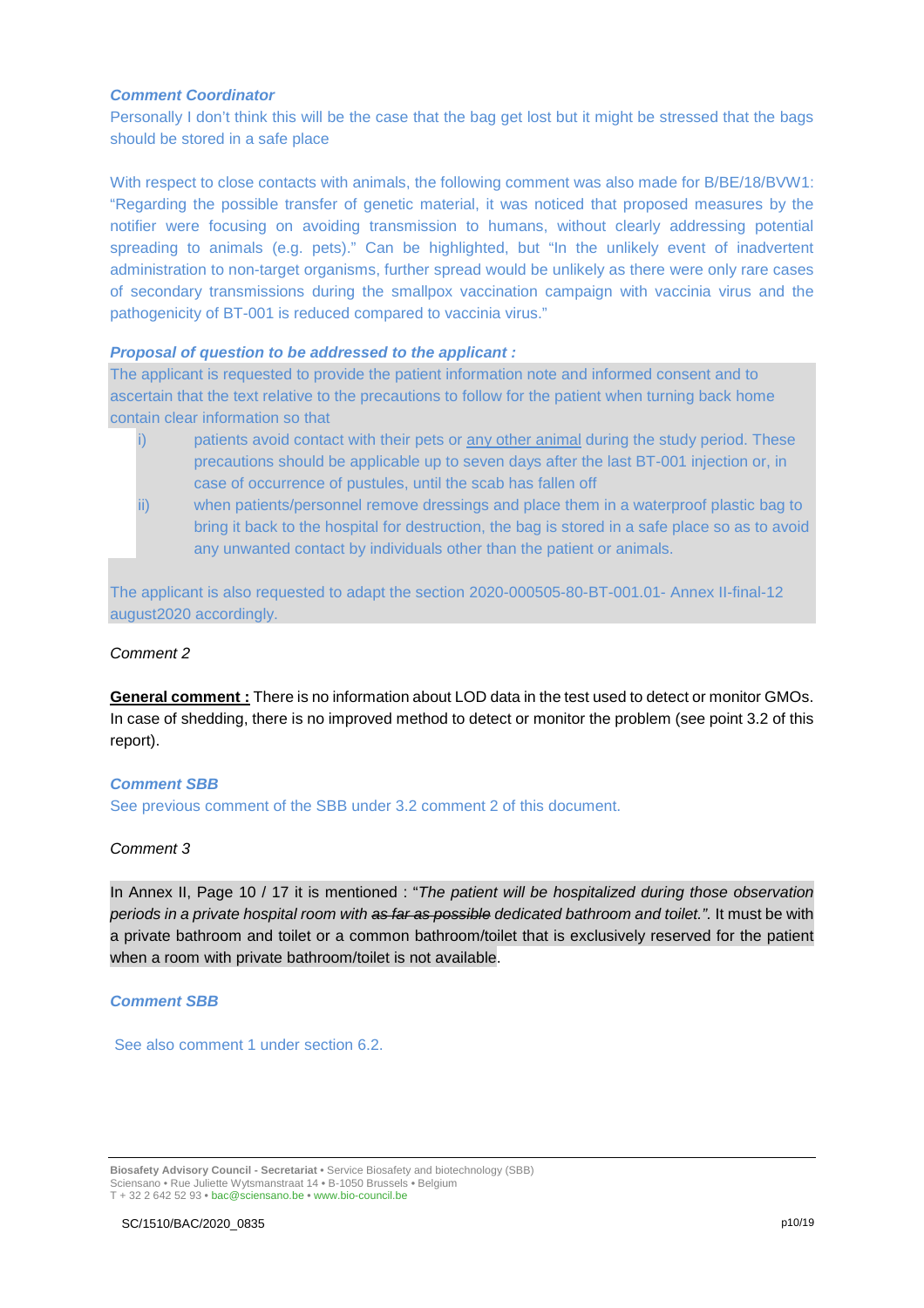Could the applicant consider the risk of recombination of BT-001 with other poxviruses even if the probability of occurrence is very low and even if preventive measures are in place in the proposed clinical trial to minimize dissemination and inadvertent transmission.

In Annex II Environmental risk assessment, the applicant concludes that with preventive measures which will be applied in the proposed clinical trial, the BT-001 GMO is not considered to represent a risk for the public health and for the environment.

The risk is a combination of the hazard (the potential adverse effect of the use of the vector and the consequences of each adverse effects identified) and the likelihood of occurrence and is expressed in qualitative terms from negligible – low – moderate to high. The risk cannot be considered as zero.

### *Comment SBB:*

It is remarked that consideration has been given to the possibility of recombination with other poxviruses at p27 of the Summary Notification Information Format under section 'likelihood of genetic exchange *in vivo'.* The applicant also refers to environmental exposure experience with another TK-inactivated VV of the Copenhagen strain at p 13 of Annex II Environmental risk assessment. This information is in line with the information the company has provided previously in the context of a request of additional information on the recombination of the same recombinant vaccinia virus with other poxviruses (cfr advice of the Biosafety advisory Council on dossier B/BE/18/BVW1- ref BAC\_2018\_0472).

# **5.2. Information on possible effects on human health resulting from interactions of the GMO and persons working with, coming into contact with or in the vicinity of the GMO release (carekeepers, patient relatives, immunocompromised people ...).**

### *Comment 1*

At p1 of 2020-000505-80-BT-001-technical-sheet-BE-EN-v1.0-10june2020.pdf under precautions it is mentioned that pregnant individuals must not handle, prepare or administer BT-001. Does this imply that women cannot perform these handlings, since there is always a theoretical possibility that they are pregnant. Wouldn't it be more logic to redefine this to "individuals that may be pregnant" or provide a rationale?

This is more clearly indicated later in document 2020-000505-80-protocol-synopsis-v1.0-BE-17july2020.pdf at p10/26: E15 Are pregnant or a breastfeeding woman, where pregnancy is defined as the state of a female after conception and until the termination of gestation, confirmed by a positive hCG laboratory test (> 10 mIU/mL).

*Comment 2*

See the comment in points 3.2 and 5.2

### *Comment 3*

As stated in multiple places, immunocompromised people, pregnant women and babies and individuals with inflammatory skin lesions must not come into contact with the patient.

**Biosafety Advisory Council - Secretariat •** Service Biosafety and biotechnology (SBB) Sciensano • Rue Juliette Wytsmanstraat 14 **•** B-1050 Brussels **•** Belgium T + 32 2 642 52 93 **•** bac@sciensano.be **•** www.bio-council.be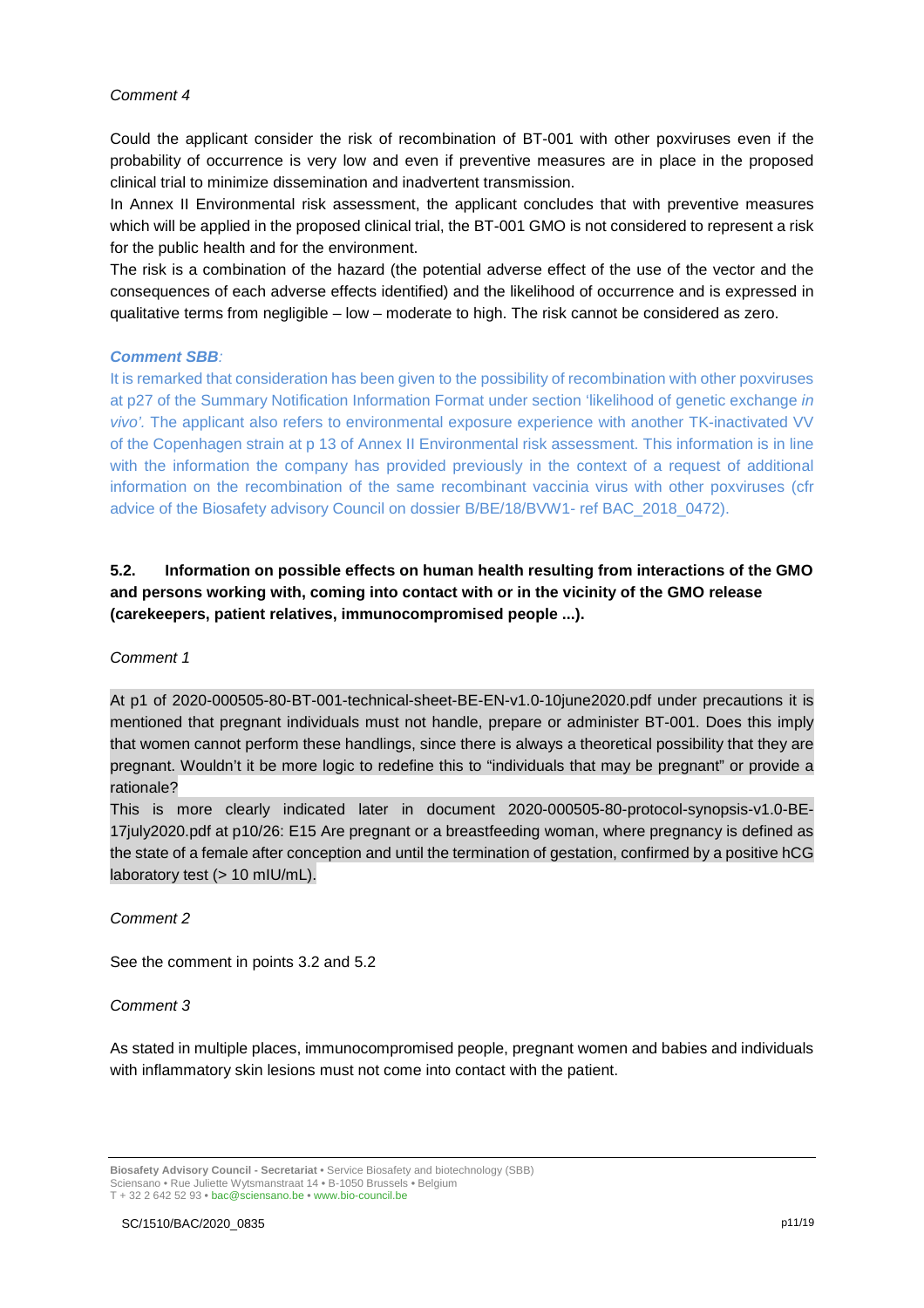Immunocompromised individuals will not be allowed to enter in the patient's room and to come into contact with the patient. However, the applicant does not explain the consequences if an immunecompromised individual enters into contact with BT-001.

#### *Comment coordinator*

See p7/17 2020-000505-80-BT-001.01-Annex\_II-final-12August2020 where the applicant describes observations made for VV use in the worldwide smallpox eradication program :

It was clearly shown that the great majority of the serious adverse events occurred in defined subsets of what are referred to as "at risk" groups including:

• Children <12 months of age

• Severely immunocompromised individuals (e.g. organ transplant recipients, HIV-positive individuals, or those receiving chronic immunosuppressive medication)

• Patients with inflammatory skin conditions (e.g. eczema requiring previous treatment, atopic dermatitis, etc.).

In addition, vaccination was not recommended during pregnancy (due to the exceedingly rare risk of fetal vaccinia) or for breastfeeding women (because of the theoretical risk of transmission to the nursing infant).

### **5.3. Information on possible effects on animal health or on the environment.**

#### *Comment 1*

*Has evaluated this item and has no questions/comments.*

*Comment 2*

*Has evaluated this item and has no questions/comments.*

*Comment 3*

*Has evaluated this item and has no questions/comments.*

#### *Comment 4*

Patients should avoid contact with pets, however, in the dossier the applicant does not consider the risk for animals if they come into contact with BT-001. Any potential adverse effect should be considered in the ERA even if the probability of occurrence is very low.

*Comment coordinator :*  See above 5.1, comment 1

**Biosafety Advisory Council - Secretariat •** Service Biosafety and biotechnology (SBB) Sciensano • Rue Juliette Wytsmanstraat 14 **•** B-1050 Brussels **•** Belgium T + 32 2 642 52 93 **•** bac@sciensano.be **•** www.bio-council.be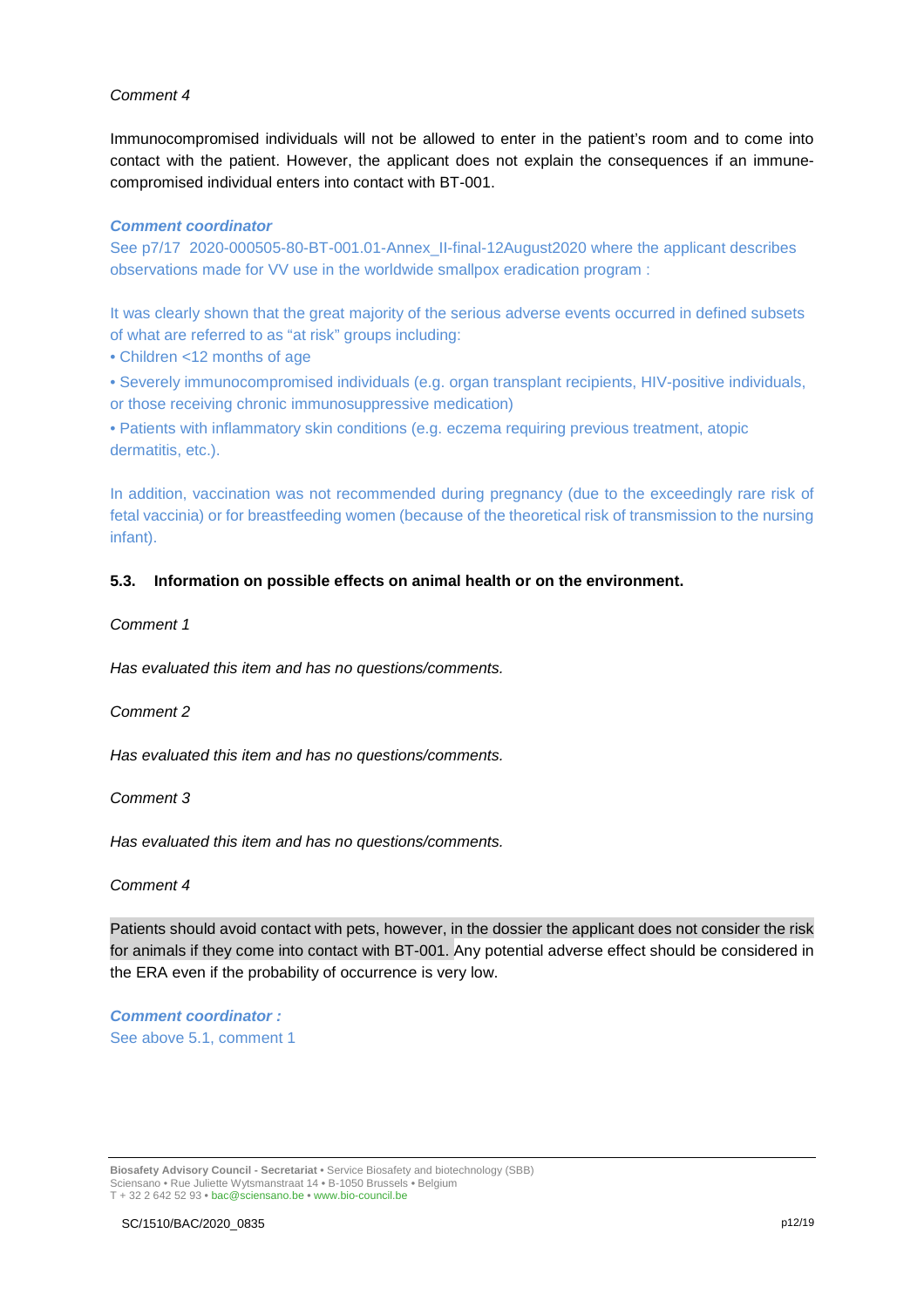## **5.4. Information on selective advantages or disadvantages conferred to the GMO compared to the parental organism.**

### *Comment 1*

*Has evaluated this item and has no questions/comments.*

*Comment 2*

*Has evaluated this item and has no questions/comments.*

*Comment 3*

*Has evaluated this item and has no questions/comments.*

*Comment 4*

*Has evaluated this item and has no questions/comments.*

# **5.5. Information on the possibility of the GMO to reconvert to his wild type form and possible consequences for human health or the environment.**

*Comment 1*

*Has evaluated this item and has no questions/comments.*

*Comment 2*

*Has evaluated this item and has no questions/comments.*

*Comment 3*

*Has not evaluated this item.*

*Comment 4*

*Has evaluated this item and has no questions/comments.*

# **5.6. Information on the possibility of the GMO to exchange genetic material with other microorganisms and possible consequences for human health or the environment.**

*Comment 1*

*Has evaluated this item and has no questions/comments.*

**Biosafety Advisory Council - Secretariat •** Service Biosafety and biotechnology (SBB) Sciensano • Rue Juliette Wytsmanstraat 14 **•** B-1050 Brussels **•** Belgium T + 32 2 642 52 93 **•** bac@sciensano.be **•** www.bio-council.be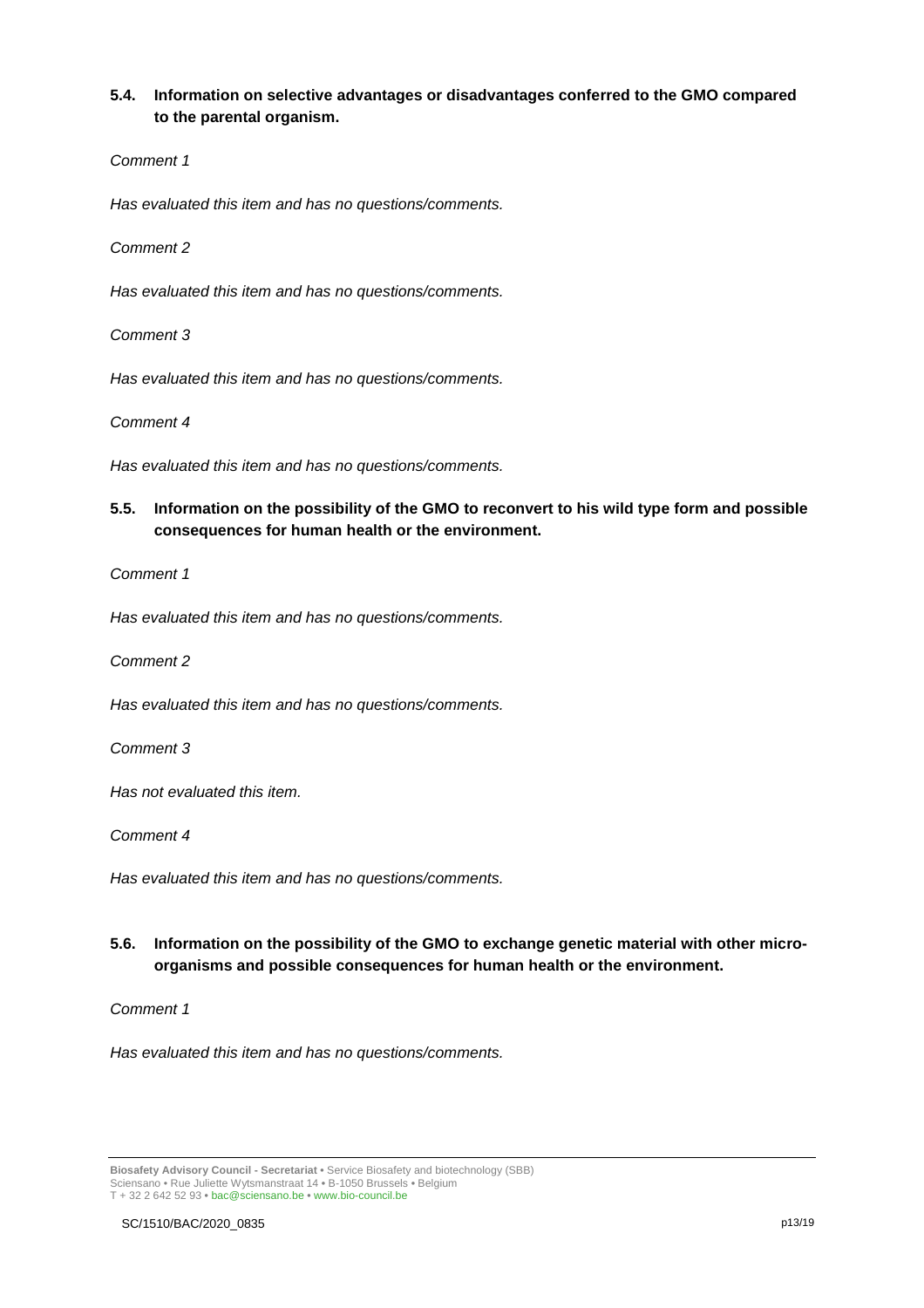*Has evaluated this item and has no questions/comments.*

*Comment 3*

*Has not evaluated this item.*

*Comment 4*

Could the applicant consider the risk of recombination of BT-001 and other poxviruses even if the probability of occurrence is very low.

#### **Comment SBB**

See previous comment of the SBB under section 5.1.

**5.7. Information on the possibility of gene transfer to other organisms and about the selective advantages or disadvantages conferred to those resulting organisms (possible consequences for human health or the environment).**

*Comment 1*

*Has not evaluated* 

*Comment 2*

*Has evaluated this item and has no questions/comments.*

*Comment 3*

*Has not evaluated this item.* 

*Comment 4*

*Has evaluated this item and has no questions/comments.*

### **6. INFORMATION RELATED TO THE MONITORING, SURVEILLANCE AND CONTROL, WASTE TREATMENT AND EMERGENCY PLANS PROPOSED BY THE APPLICANT**

# **6.1. Monitoring plan proposed by the notifier and possibility to identify the occurrence of non-anticipated adverse effects.**

(adequation between the monitoring plan and risks identified during the risk assessment, when appropriate measures to minimize the potential risks to offspring ...)

*Comment 1*

*Has evaluated this item and has no questions/comments.*

**Biosafety Advisory Council - Secretariat •** Service Biosafety and biotechnology (SBB) Sciensano • Rue Juliette Wytsmanstraat 14 **•** B-1050 Brussels **•** Belgium T + 32 2 642 52 93 **•** bac@sciensano.be **•** www.bio-council.be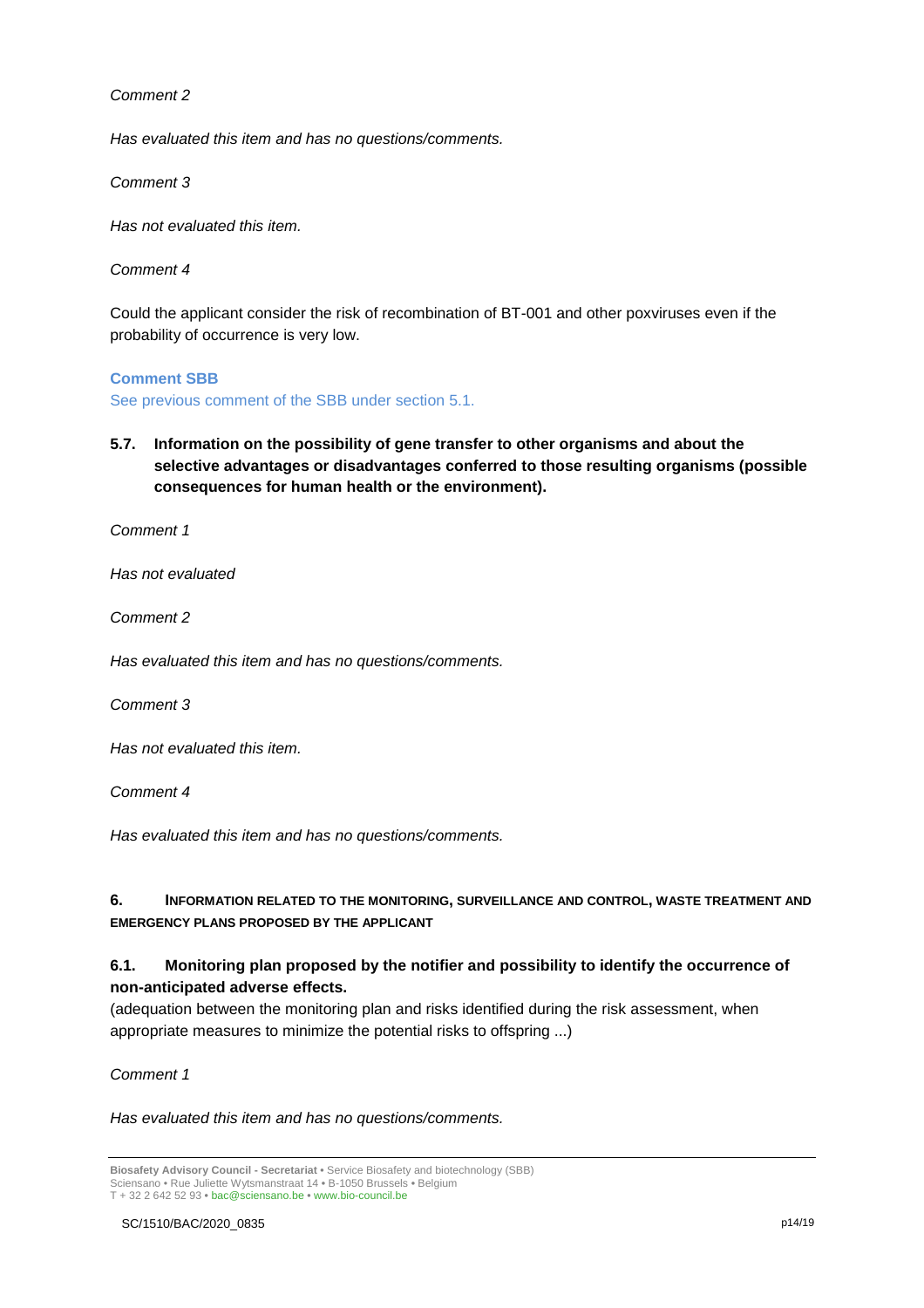See the comment in points 3.2 and 5.2

*Comment 3*

The instructions for handling an accidental spill detailed in the technical sheet need to be modified as indicated in red below.

## **TECHNICAL SHEET**

In case of incident while handling BT-001, please act as recommended below: - **Accidental spillage**:

Cleaning process is the following (2 possible methods): Method 1:

1. Wait for 30 minutes in order to settle down the aerosols.

2. After aerosols have settled, cover the spill area with paper towels and other absorbent material starting from the outer edge to the center. These steps need to be reversed – the spill should not be left for 30 min as a liquid that can create new aerosols through possible air currents. The first step is to cover the spill area from (outer perimeter to the center) with absorbent material until there is no unabsorbed liquid remaining.

3. Then add a layer of dry paper towels to cover the spill absorbed towels and apply the solution described below directly to these dry towels and leave for 30 minutes before removing for disposal.

3. Moisten a compress with the solution described below:

### Use a solution of **bleach at 0.6% of active chlorine:**

o 4 tablets [if 1.5 g/tablet of active chlorine] per litre of water, or

o 1 volume of bleach at 2.6%Cl [i.e. 26 g/l of active chlorine] for 4 volumes of water, or

o 1 volume of bleach at 9.6%Cl [i.e. 96 g/l of active chlorine] for 17 volumes of water.

4. Wipe the spill area (the application should start from the outer perimeter and work inwards). 5. Leave in contact for **30 minutes**.

5b. Remove the paper towels and broken vials with tongs or forceps and discard in a biohazard waste bag.

6. Wipe the area with paper towels to remove bleach (that can corrode surfaces), then rinse with tap water.

7. Go through steps 1 to 5 again but in step 4 leave in contact for **at least 10 minutes**. 8. Leave to dry.

#### Not a very good idea to give two different approaches – there need to be clear instructions and in general Method 1 is more likely to be more protective of the worker and the environment. Method 2 (alternative):

Use a **standard disinfectant active on vaccinia virus-based products** containing the chemical substance(s) indicated below, respecting the manufacturer's instructions to ensure adequate contact time and to confirm the ability of the equipment to withstand the disinfectant used.

Follow step 1. and 2. from the preceding Method 1.

Then, pour carefully the appropriate disinfectant over the absorbent material starting from the edge to the centre and allow sufficient contact time for the disinfectant to inactivate the GMO. Remove the paper towels and broken vials with tongs or forceps and discard in a biohazard waste bag.

**Biosafety Advisory Council - Secretariat •** Service Biosafety and biotechnology (SBB) Sciensano • Rue Juliette Wytsmanstraat 14 **•** B-1050 Brussels **•** Belgium T + 32 2 642 52 93 **•** bac@sciensano.be **•** www.bio-council.be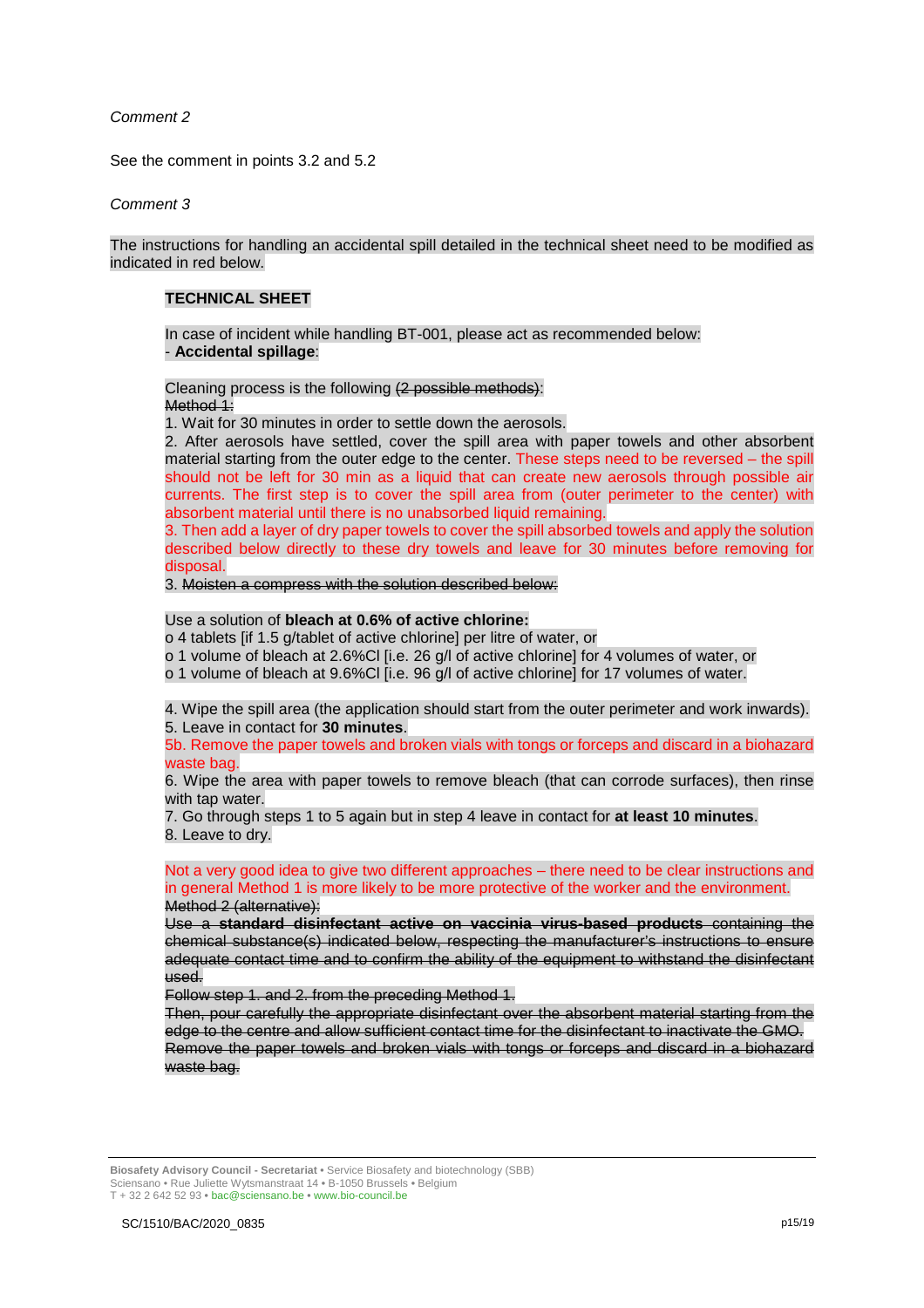*Has evaluated this item and has no questions/comments.*

### **6.2. Surveillance and control of the release**

(adequation between the procedures to avoid and/or minimise the spread of the GMO and risks identified during the risk assessment...)

### *Comment 1*

At p13/17 of 2020-000505-80-BT-001.01-Annex\_II-final-12August2020.pdf the risk assessment for the environment is discussed. Theoretically the virus can shed in body fluids, which will be monitored and assessed in the BT-001.01 trial. Here virus will be shed to the environment via the bathroom or toilet. Are special measures to be considered to prevent this potential shedding? Further on in the same section, when a spill occurs, it is indicated that all waste generated should be autoclaved, incinerated, or treated with sodium hypochlorite solution by personnel trained to dispose of biohazard waste. This seems disproportionate.

(see also at p49/59 of 2020-000505-80-BT-001.01-Annex\_IIIA-final-12August2020- CONFIDENTIAL.pdf).

### *Comment SBB*

Potential exposure to particles via the use of the patients bathroom or toilet has not been specifically addressed by the applicant except for the fact that in Annex II, Page 10 / 17 it is mentioned that : "*The patient will be hospitalized during those observation periods in a private hospital room with as far as possible dedicated bathroom and toilet."* As proposed in comment 3 under section 5.1., the BAC could consider to request the applicant to make a private bathroom and toilet mandatory or a common bathroom/toilet that is exclusively reserved for the patient when a room with private bathroom/toilet is not available.

The proposed measures in case of spill for this clinical trial are commonly recommended for accidental spills of GMOs. In its advice for an investigational medicinal product with another insert but with the same Vaccinia Virus vector, the Council gave particular importance to the description of these risk management measures.

#### *Comment 2*

See the comment in points 3.2 and 5.2

### *Comment 3*

In Annex II, Page 10 / 17 it is mentioned that "After a BT-001 IT administration, patients will not be immediately discharged home."

What is the minimum observation period to decrease the potential risk of dissemination to the environment and the patient's household contacts? This should be stated.

**Biosafety Advisory Council - Secretariat •** Service Biosafety and biotechnology (SBB) Sciensano • Rue Juliette Wytsmanstraat 14 **•** B-1050 Brussels **•** Belgium T + 32 2 642 52 93 **•** bac@sciensano.be **•** www.bio-council.be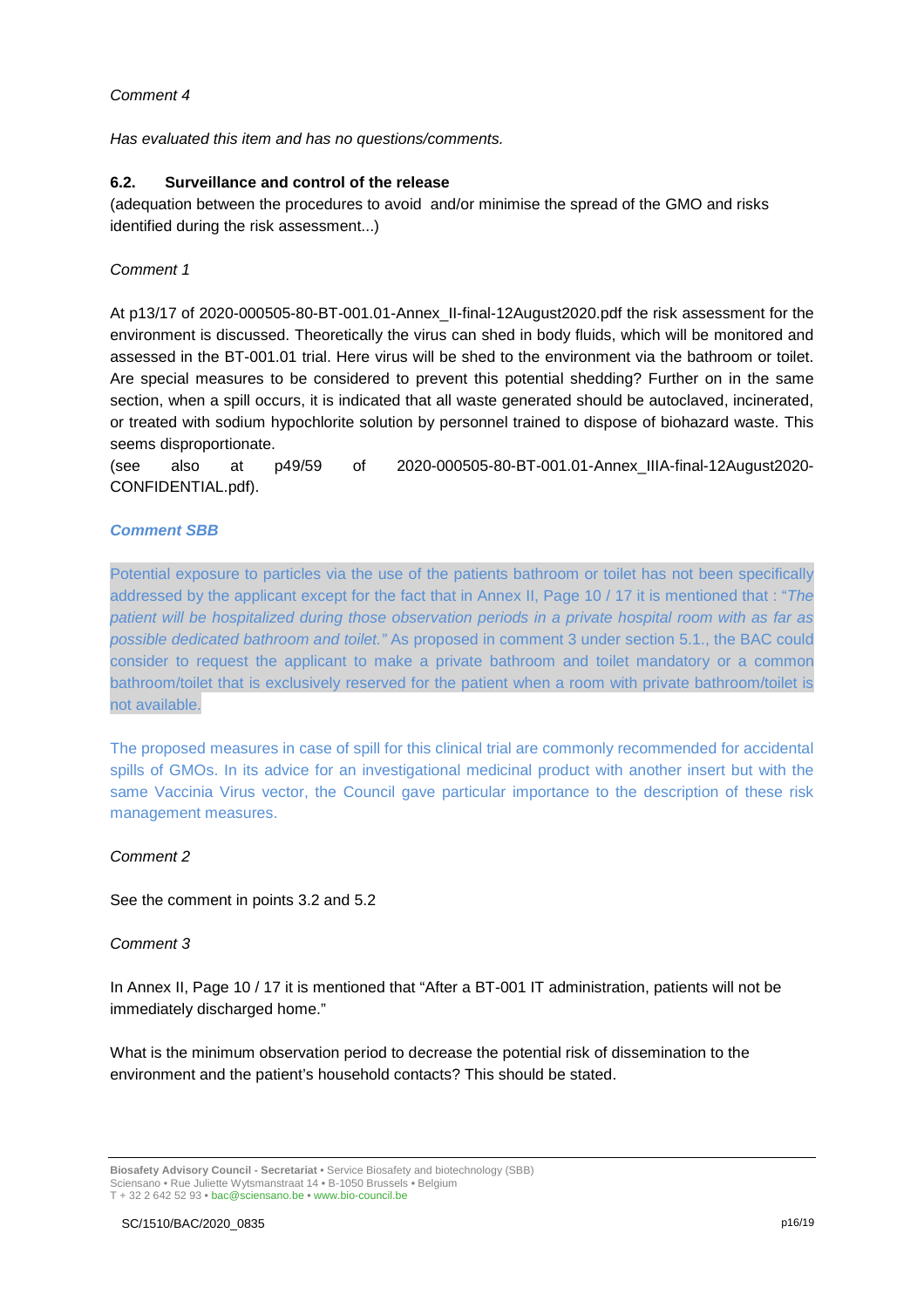### *Comment coordinator :*

In 2020-000505-80-BT-001.01-SNIF-BE-final-12August2020.pdf p23/33 "Specific precautions for pustule management and hygiene kit provision" These measures are applicable up to seven days after the last BT-001 injection or, in case of the occurrence of pustules, up to the scab has fallen off, i.e. about 3 weeks after the pustule appearance:"

### *Comment 4*

*Has evaluated this item and has no questions/comments.*

### **6.3. Information on the waste generated by the activity and its treatment.**

(e.g. type of waste, amount ...)

*Comment 1*

*Has evaluated this item and has no questions/comments.*

*Comment 2*

*Has evaluated this item and has no questions/comments.*

*Comment 3*

*See comments in 6.1.*

*Comment 4*

*Has evaluated this item and has no questions/comments.*

#### **6.4. If applicable, information on the emergency plan(s) proposed by the notifier.**

*Comment 1*

*Has evaluated this item and has no questions/comments.*

*Comment 2*

*Has evaluated this item and has no questions/comments.*

*Comment 3*

*Has evaluated this item and has no questions/comments.*

**Biosafety Advisory Council - Secretariat •** Service Biosafety and biotechnology (SBB) Sciensano • Rue Juliette Wytsmanstraat 14 **•** B-1050 Brussels **•** Belgium T + 32 2 642 52 93 **•** bac@sciensano.be **•** www.bio-council.be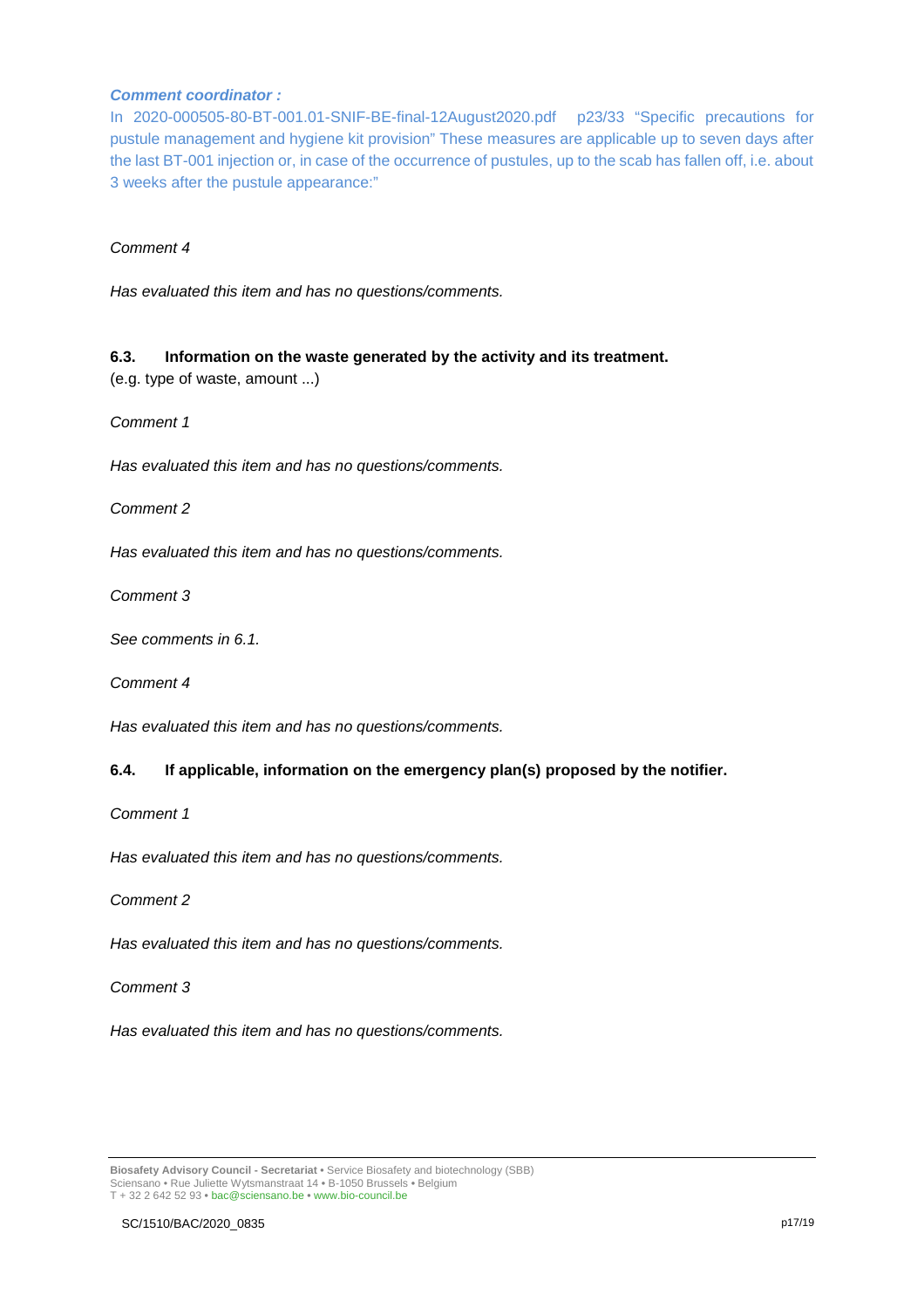In case of accidental spills or breakage of a vial containing the GMO, the medical staff should alert people in the area of the spill, remove contaminated clothes and leave the area for 30 min. He should close the area and post "DO NOT ENTER". After 30 min, he must wear a clean lab coat and wear gloves, glasses and a mask and clean up the spill.

### *Comment SBB :*

These measures are described in the technical sheet (2020-000505-80-BT-001-technical sheet- BE-EN-v.0-10june2020.pdf).

# **6.5 Information related to the identification of the GMO and the detection techniques**

(e.g. identification methods and detection techniques, sensitivity, reliability and specificity of the proposed tests ..)

*Comment 1*

*Has evaluated this item and has no questions/comments.*

*Comment 2*

See the comment in points 3.2 and 5.2

*Comment 3*

*Has evaluated this item and has no questions/comments.*

*Comment 4*

*Has not evaluated this item.*

### **7. OTHER INFORMATION**

- **7.1 Do you have any other questions/comments concerning this notification that are not covered under the previous items?**
- *Comment 1*

*None*

*Comment 2*

*None* 

*Comment 3*

*None.*

**Biosafety Advisory Council - Secretariat •** Service Biosafety and biotechnology (SBB) Sciensano • Rue Juliette Wytsmanstraat 14 **•** B-1050 Brussels **•** Belgium T + 32 2 642 52 93 **•** bac@sciensano.be **•** www.bio-council.be